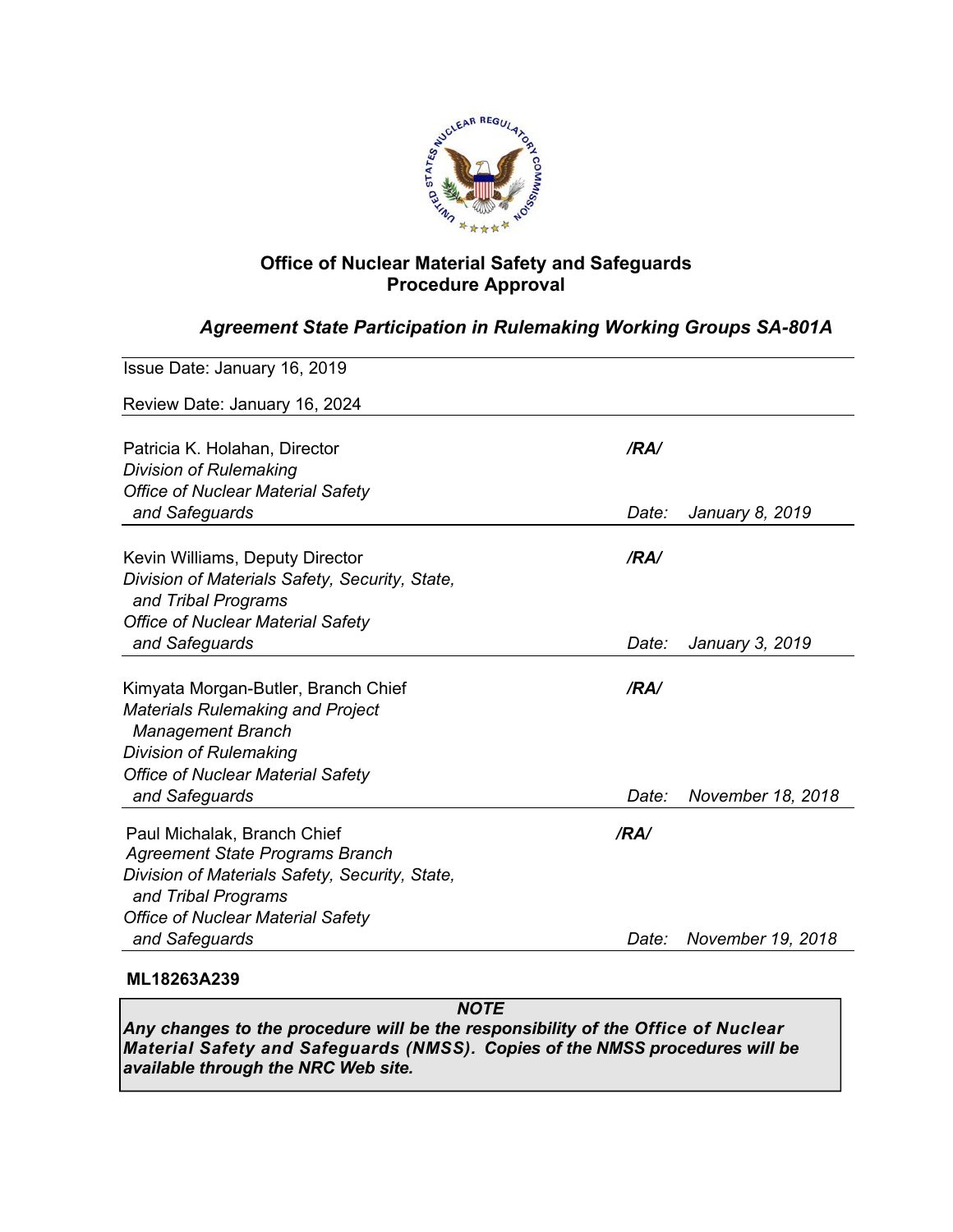

*SA-801A*

## **I. INTRODUCTION**

The U.S. Nuclear Regulatory Commission (NRC) or the Organization of Agreement States (OAS) Executive Board may request a representative from the Agreement States to serve as a working group member during the rulemaking process. Rulemaking working groups provide a means for the NRC and the Agreement States to work cooperatively throughout the various stages of the rulemaking process. These working groups enhance the partnership between the NRC and the Agreement States, facilitate the use of the expertise that exists in the NRC and the Agreement States, and support the National Materials Program. The Office of Nuclear Material Safety and Safeguards (NMSS), Division of Rulemaking (DRM) and Division of Materials Safety, Security, State, and Tribal Programs (MSST), and the OAS Director of Emerging Issues and Advocacy will coordinate all requests for Agreement State participation in working groups.

### **II. OBJECTIVES**

- A. This procedure implements the agency's requirements for Management Directive (MD) 5.3, "Agreement State Participation in Working Groups," as it pertains to rulemaking working groups.
- B. Consistent with SA-801, "Agreement State Participation in NRC Working Groups," which applies to all NRC working groups, this procedure develops a process specifically for NRC working groups through which every rulemaking working group member does the following:
	- 1. Contributes to the development and implementation of a rulemaking working group charter.
	- 2. Aligns with the vision, purpose, and goals as stated in the rulemaking working group charter.
	- 3. Applies initiative and creativity to each task.
	- 4. Adheres to the principles of good regulations and commits to the highest standards for quality and effective problem solving.

### **III. BACKGROUND**

A. Rulemaking Working Groups and Steering Committees

NRC rulemaking working groups are established to facilitate the efficient preparation of rulemaking packages, which typically contain a Commission paper, *Federal Register* notice, environmental impact statement or assessment, regulatory analysis, and a backfit evaluation or analysis, as necessary. The working group members assess the tasks needed to prepare the necessary rulemaking documents and work with the lead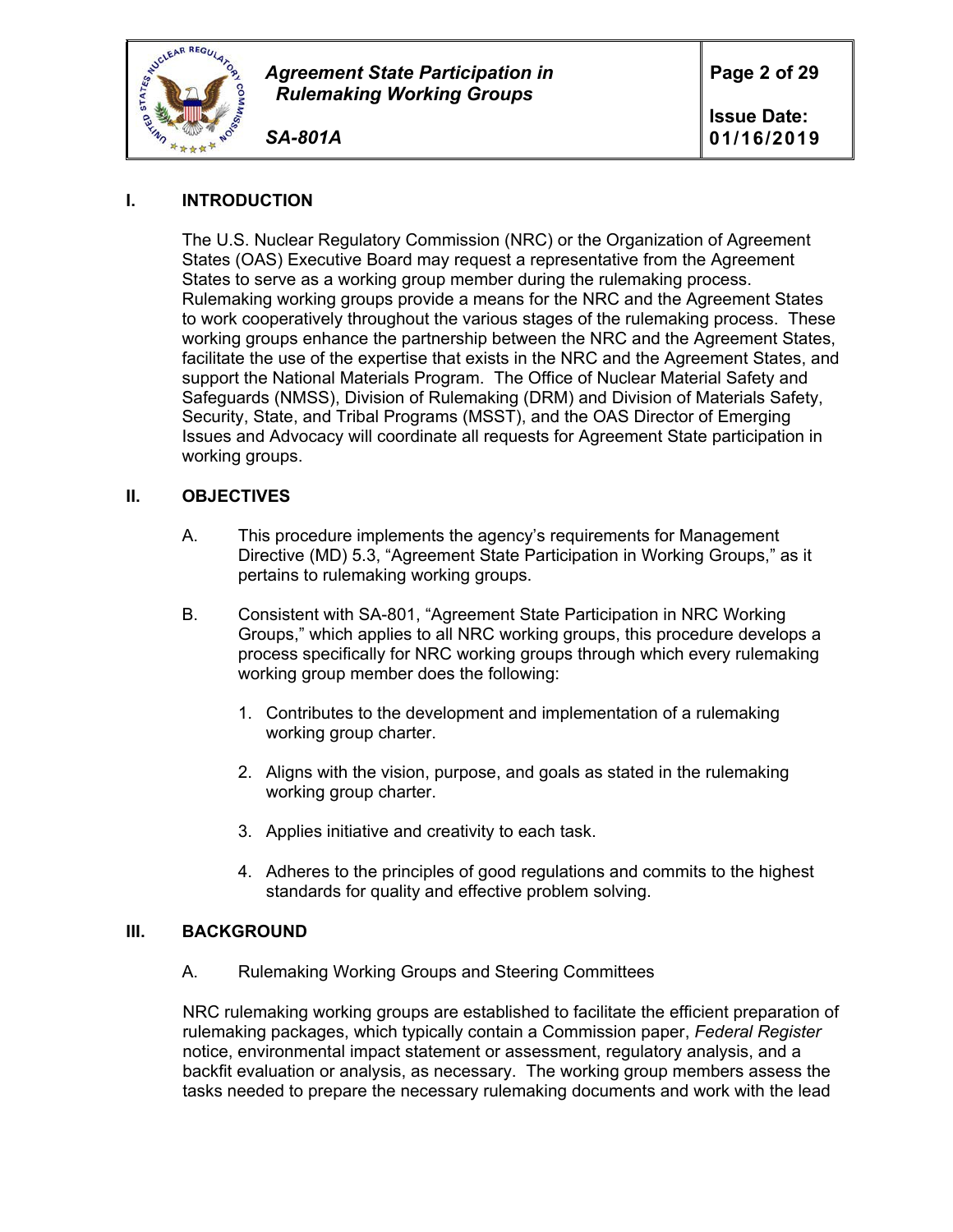

*SA-801A*

NRC rulemaking project manager to determine which specific working group members should undertake those tasks, as appropriate to their technical responsibilities and expertise. Rulemaking working groups will include Agreement State membership if the proposed rulemaking involves program elements that must be adopted by an Agreement State for purposes of compatibility, as well as those that need to be adopted due to considerations of particular health and safety significance. An Agreement State member may also be added on an ad hoc basis to provide input on a specific portion of the rulemaking, if applicable. NRC/OAS working groups combine NRC and Agreement State expertise and jointly leverage the NRC and Agreement State resources.

If a rulemaking topic is complex or controversial, the NRC rulemaking project manager or their Branch Chief (BC) may request that the DRM Director establish a management-level rulemaking steering committee. The steering committee provides direction and guidance to the working group and facilitates the concurrence process and other activities. The steering committee meets periodically, is briefed by the rulemaking project manager on the status of activities, and can be convened during any phase of rulemaking. Areas where the working group cannot reach agreement (e.g., policy, technical, allotment of resources) should be presented to the steering committee for guidance and resolution. An Agreement State representative may be asked to serve on a rulemaking steering committee, as appropriate. In some cases involving complex rules, there may be more than one Agreement State representative on the rulemaking steering committee.

MD 6.3, "The Rulemaking Process," describes general organizational responsibilities in the rulemaking process. NMSS Policy and Procedure 6-10, "NMSS Procedures for Preparation and Review of Rulemaking Packages" (nonpublic), provides detailed procedures for initiating, conducting, and managing NMSS rulemakings. Appendix B of this procedure provides a checklist to facilitate the NRC staff's adherence to MD 5.3, "Agreement State Participation in Working Groups," when managing rulemaking working groups with Agreement State members.

B. General Operating Standards

All rulemaking working group members should have the opportunity to actively contribute to work goals, tasks, and products or outcomes. Rulemaking working group members should be active in recommending improvements and should understand how their contributions are used in the process and products. Their expected duties include the following:

- 1. Attending rulemaking working group meetings.
- 2. Being prepared to discuss issues at meetings.
- 3. Providing input in a timely manner.
- 4. Staying focused on the task(s).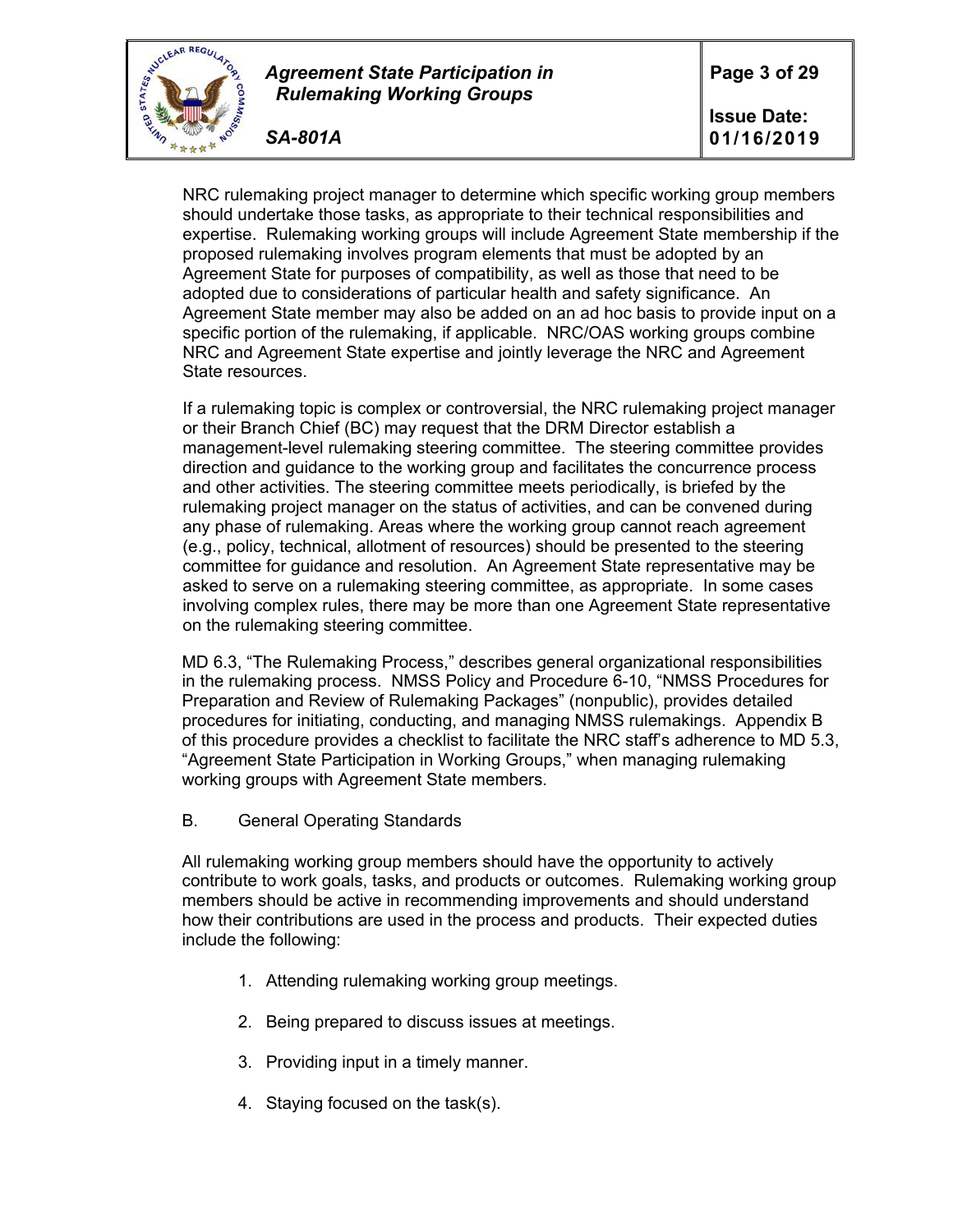

- 5. Clearly stating the positions and concerns of the member's organization.
- 6. Providing feedback to the member's management or organization to facilitate the completion of final products.
- 7. Working as a team and properly balancing differing views in accordance with the NRC's policies in an open collaborative work environment and safety culture and climate.

### **IV. ROLES AND RESPONSIBILITIES**

- A. NMSS/DRM Director
	- 1. After consultation with the MSST Director, reviews and approves all charters of NRC/Agreement State rulemaking working groups to help ensure efficiency and effectiveness in the group, and ensures effective purpose, function, and product.
	- 2. Coordinates with the MSST Director to approve the establishment of all rulemaking working groups and management-level steering committees for issues that would directly affect an Agreement State to help ensure appropriate coordination with the Agreement States.
	- 3. Establishes expectations for communication strategies for (1) seeking input from stakeholders, when appropriate, and (2) providing status updates and results to the steering committee and the OAS Executive Board.
	- 4. In conjunction with the lead technical organization, ensures that the rulemaking working group is given the resources necessary to accomplish the tasks, and tracks their progress.
- B. NMSS/MSST Director
	- 1. Coordinates with the DRM Director to approve the establishment of rulemaking working groups and management-level steering committees for issues that would directly affect an Agreement State to help ensure appropriate coordination with the Agreement States.
	- 2. Serves as a member of any Steering Committee established for rulemakings that may impact Agreement States.
	- 3. Appoints an NRC/Agreement State rulemaking working group coordinator through the Agreement State Programs Branch (ASPB).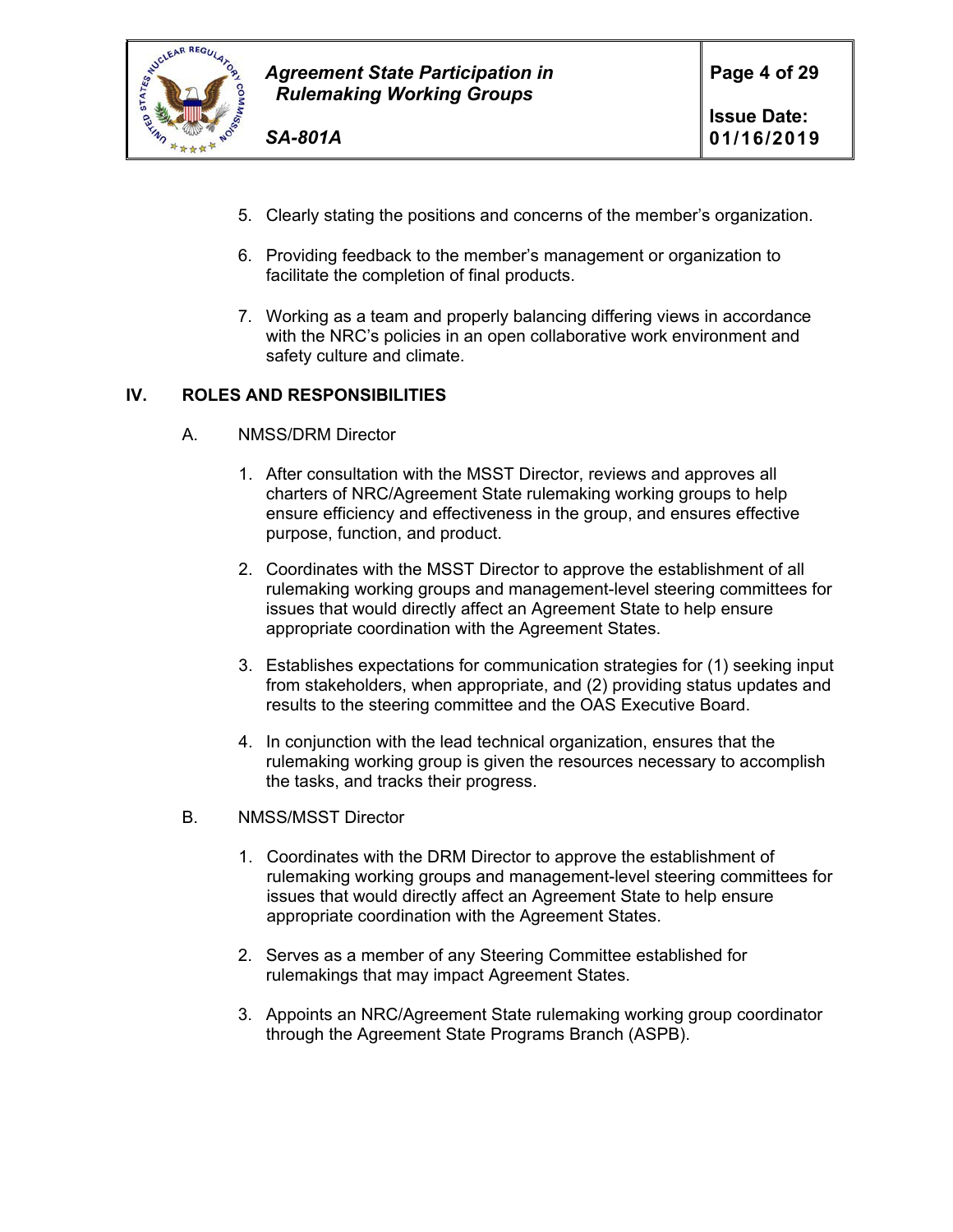

- 4. Ensures communication with the OAS Director of Emerging Issues and Advocacy for the appointment of Agreement State representation on rulemaking working groups.
- 5. Provides concurrence on any Nuclear Materials Users business line rulemaking packages.
- C. OAS Executive Board
	- 1. Consults with NMSS/MSST or DRM on Agreement State involvement in rulemaking working groups.
	- 2. Provides Agreement State representatives for participation in rulemaking working groups.
	- 3. Reviews and approves all charters of NRC rulemaking working groups with Agreement State working group members.
- D. OAS Director of Rulemaking
	- 1. Serves as an ad hoc member on the Common Prioritization of Rulemaking (CPR) working group, provides input on rules that affect the Agreement States, and informs Agreement States of any upcoming rulemaking activities.
	- 2. Serves as a co-chair on the Standing Committee for Compatibility (SCC). The SCC is a working group established pursuant to MD 5.3 to enhance the existing compatibility determination process through the independent review of program elements required for compatibility. The Committee will review program elements, including regulation changes in their proposed format, which are a matter of compatibility. The Committee will provide feedback to the rulemaking project manager preparing the program element.
	- 3. Reviews the "Agreement State" section of the rulemaking plan and consults with DRM on any suggested changes.
- E. OAS Director of Emerging Issues and Advocacy
	- 1. Coordinates with the NMSS/MSST ASPB Branch Chief to provide an Agreement State rulemaking working group member with the appropriate technical expertise.
	- 2. Ensures that State representation is diverse among different rulemakings.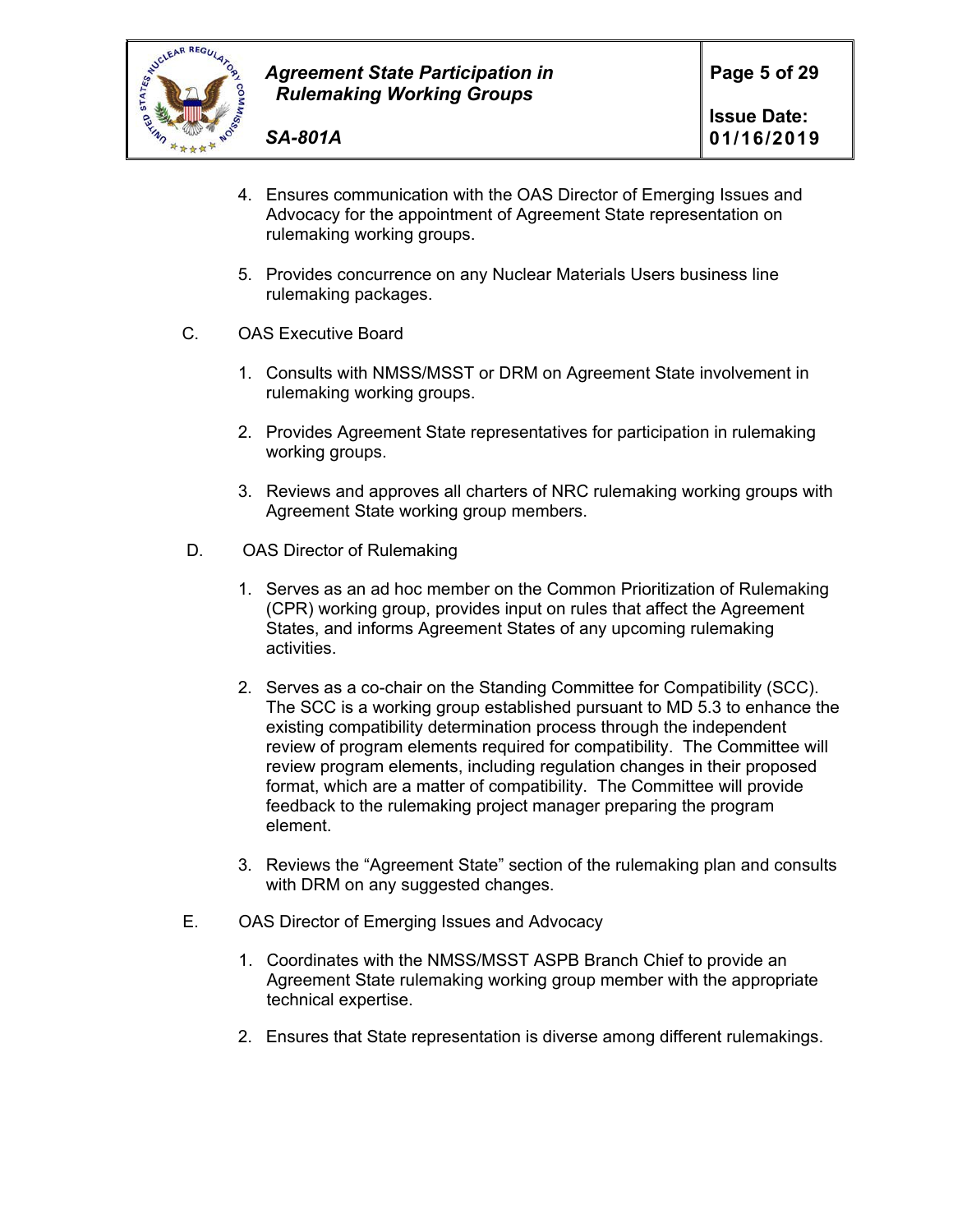

- *SA-801A*
- F. NRC/DRM Rulemaking Branch Chief
	- 1. Assigns a project manager to lead the rulemaking working group and ensures that there is adequate staff support to complete the rulemaking in accordance with the schedule. This includes assigning a backup project manager for each rulemaking activity.
	- 2. Facilitates the development of the rulemaking working group charter in conjunction with the NMSS/MSST ASPB Branch Chief.
	- 3. Attends the rulemaking working group kickoff meeting and ensures that all expectations are understood.
	- 4. Serves as a working group member for the Rulemaking Coordinating Committee, the CPR, and the SCC, and, in doing so, interacts with the OAS Director of Rulemaking and provides updates on rulemakings that may be of interest to the Agreement States.
	- 5. Informs the rulemaking project manager and DRM management of any issues related to the rulemaking and informs DRM management of any delays that may result.
	- 6. Provides concurrence on rulemaking documents and facilitates the review of the rulemaking package with NRC senior management.
- G. NRC/MSST ASPB Branch Chief
	- 1. Reviews the development of the rulemaking working group charter, in conjunction with the Rulemaking Branch Chief, and posts it on the external Web site.
	- 2. Provides advice to NMSS/DRM on the implementation of this procedure.
	- 3. Coordinates requests for Agreement State participation on rulemaking working groups with MSST management.
	- 4. Maintains a master list of NRC/Agreement State rulemaking working groups and respective charters that is updated and distributed, as needed (e.g., when new rulemaking working groups are established or current working groups complete their objectives), and posts the list on the State Communications Portal external Web site.
	- 5. Serves as a voting member on the SCC or designates someone to do so.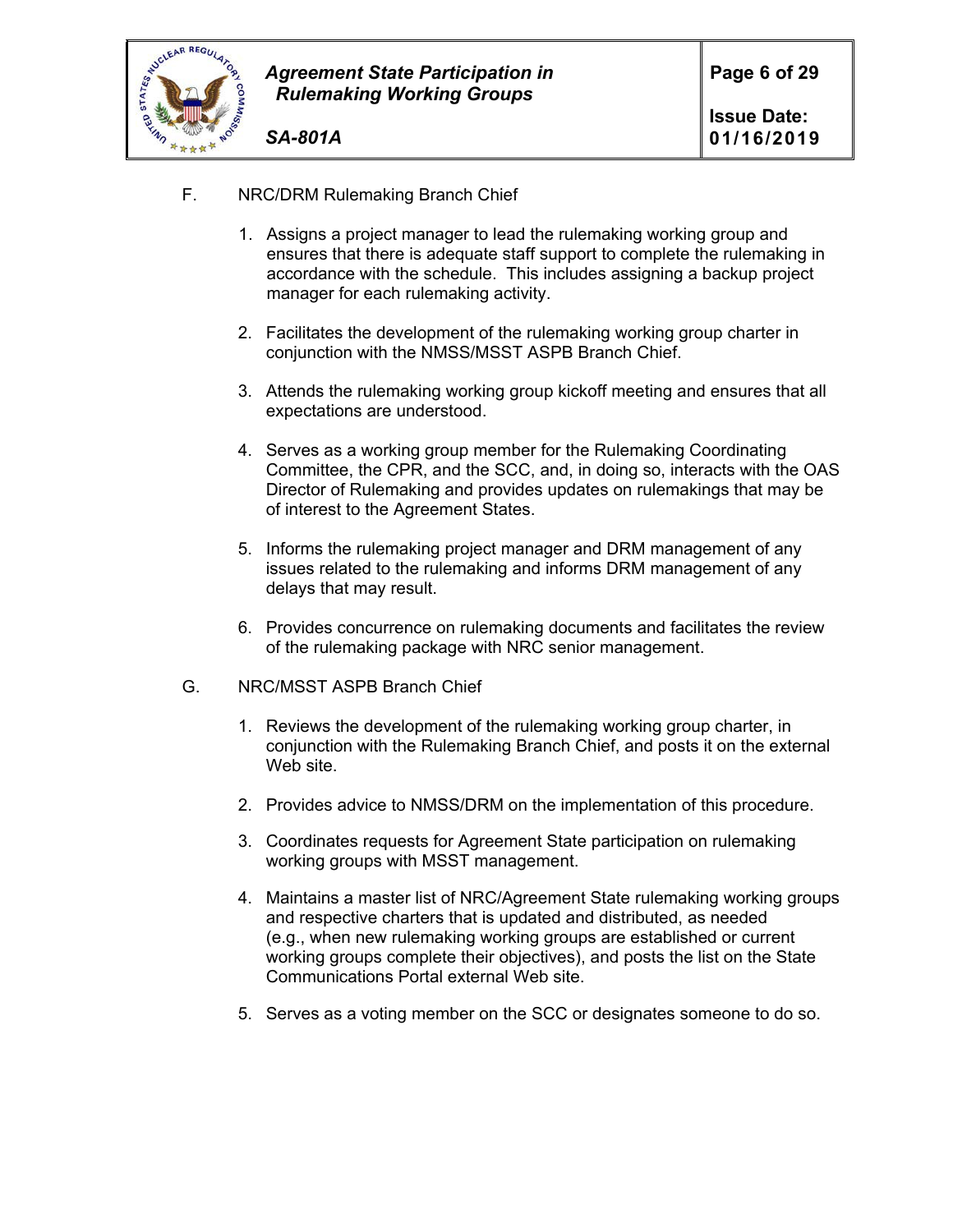

H. Rulemaking Working Group Project Manager

*SA-801A*

- 1. Develops the draft charter for the rulemaking working group that preserves the essential elements of the request for participation and addresses the purpose, membership, objectives, operating rules, and schedule of the rulemaking working group.
- 2. Leads rulemaking working group meetings, including, but not limited to, establishing meeting schedules and agenda.
- 3. Finalizes the rulemaking working group's charter during the first rulemaking working group meeting.
- 4. Ensures the preparation of meeting minutes and other support activities, as appropriate.
- 5. Ensures that appropriate documents are made available in the NRC's Agencywide Documents Access and Management System (ADAMS) and the Public Document Room, as appropriate.
- 6. Ensures that the rulemaking working group follows the charter, regulatory basis, rulemaking plan, and rulemaking, including the completion of all tasks within the agreed-upon timeframe.
- 7. Ensures that the lead technical organization and the steering committee (if applicable) are kept informed of rulemaking working group activities.
- 8. Ensures that issues and areas that need policy guidance or direction are brought to the lead organization or steering committee (if applicable) for discussion and resolution. If the rulemaking working group has no steering committee and needs guidance, the rulemaking project manager will bring the issue(s) to the attention of branch, division, or office management. In addition, the issue(s) may be brought to the OAS Executive Board, and the Office of the General Counsel (OGC), as applicable.
- 9. Issues the final rulemaking working group product or products.
- I. NRC/Agreement State Rulemaking Working Group

The rulemaking working group should include the following members: rulemaking project manager, NRC technical lead(s), OGC attorney, cost analyst, regulations specialist, and Agreement State representative(s) (as appropriate).

Rulemaking working groups will include Agreement State membership if the proposed rulemaking involves program elements that must be adopted by an Agreement State for purposes of compatibility, as well as those that need to be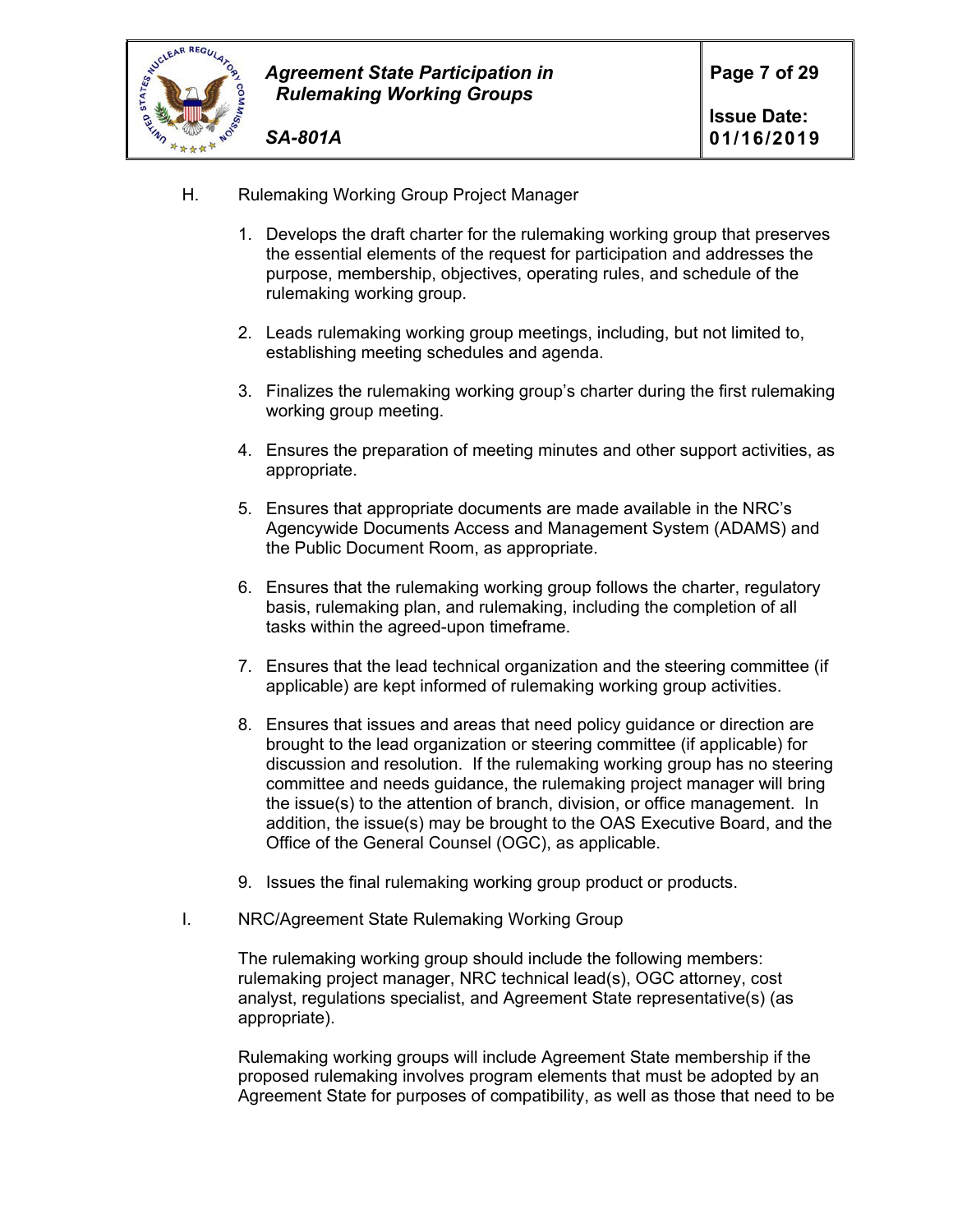

adopted due to considerations of particular health and safety significance. In addition to the responsibilities listed below, the Agreement State member(s) of the NRC/Agreement State rulemaking working group will inform the OAS Director of Rulemaking of the rulemaking working group's activities and solicit comments and input on rulemaking working group issues. Additionally, the Agreement State member(s) will notify the rulemaking project manager and OAS Executive Board of potential issues or concerns and obtain and share comments received from other Agreement States with the rulemaking working group.

The Rulemaking Working Group members have the following responsibilities:

- 1. Prepare the rule package.
- 2. Prepare the rule documents.
- 3. Review and comment on draft documents.
- 4. Address comments.
- 5. Prepare briefing materials.
- 6. Complete the rulemaking package on time.
- 7. Review contract reports, as appropriate.
- 8. Assist the lead technical organization with preparation of associated guidance (including licensing, inspection, and enforcement guidance), as appropriate, and help develop milestones for its preparation so that draft and final guidance will be available for implementation of the rule.
- 9. Facilitate the rulemaking concurrence process by assisting with the resolution of any significant issues or concerns.
- 10. Attend and participate in rulemaking working group meetings and are appropriately prepared for such meetings.
- 11. Support and participate in management briefings and any public meetings.
- 12. Inform the chair, co-chair(s), or task leader of conflicting priorities or problems.
- 13. Ensure that the opinions and views of their management or organization are understood and presented to the rulemaking working group.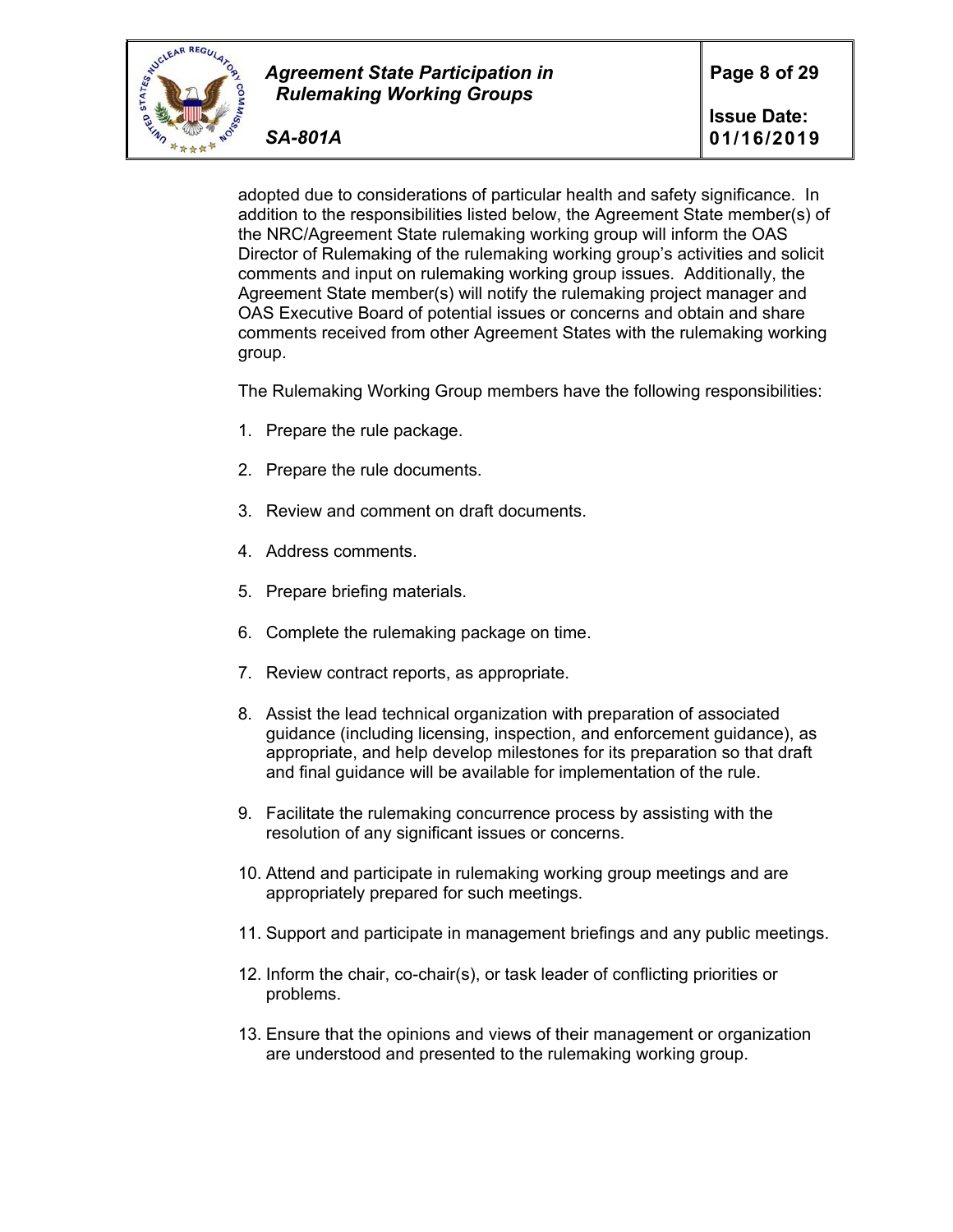

### *SA-801A*

### J. Steering Committee

A steering committee is used primarily for complex or controversial rules or when policy and resource issues arise during the rulemaking process, such as when stakeholder views conflict or when implementation may affect several divisions or offices.

A steering committee should include the following members or corresponding designees: DRM Division Director (serves as chair), lead technical division director, Assistant General Counsel, senior management representatives from other offices (as appropriate), Agreement State representative(s) (as appropriate), and representatives from other Federal agencies (as appropriate). Agreement State steering committee members will be selected based on the expertise needed. Steering committee members have the following responsibilities:

- 1. Review, comment, and agree to the rulemaking working group charter.
- 2. Provide guidance and direction to the rulemaking working group.
- 3. Provide feedback on rulemaking working group products and facilitate concurrence.
- 4. Keep applicable office or division senior management informed of issues, schedules, and the rulemaking working group's activities, as necessary.

In addition, the Agreement State member(s) of the steering committee groups will (1) obtain and express the views of other Agreement State members, (2) inform the OAS Executive Board of activities, and (3) notify the OAS Executive Board of potential issues or concerns.

### **V. RULEMAKING ACTIVITIES INVOLVING AGREEMENT STATE WORKING GROUP MEMBERS**

Agreement State working group members may be involved in different stages of the rulemaking process, including the rulemaking plan, regulatory basis, proposed rule, final rule, direct final rule (DFR), petition for rulemaking (PRM), and CPR process. If a rulemaking includes an Agreement State member for multiple stages of the rulemaking process, this member should remain the same (if possible) to provide consistency throughout the rulemaking process. This document describes each stage of the rulemaking process and serves as the primary resource for Agreement State involvement in each of these processes. NMSS Policy and Procedure 6-10, "NMSS Procedures for Preparation and Review of Rulemaking Packages" (nonpublic), provides additional details on the rulemaking process. The rulemaking tracking and reporting system provides near real-time information on active rules and petitions. The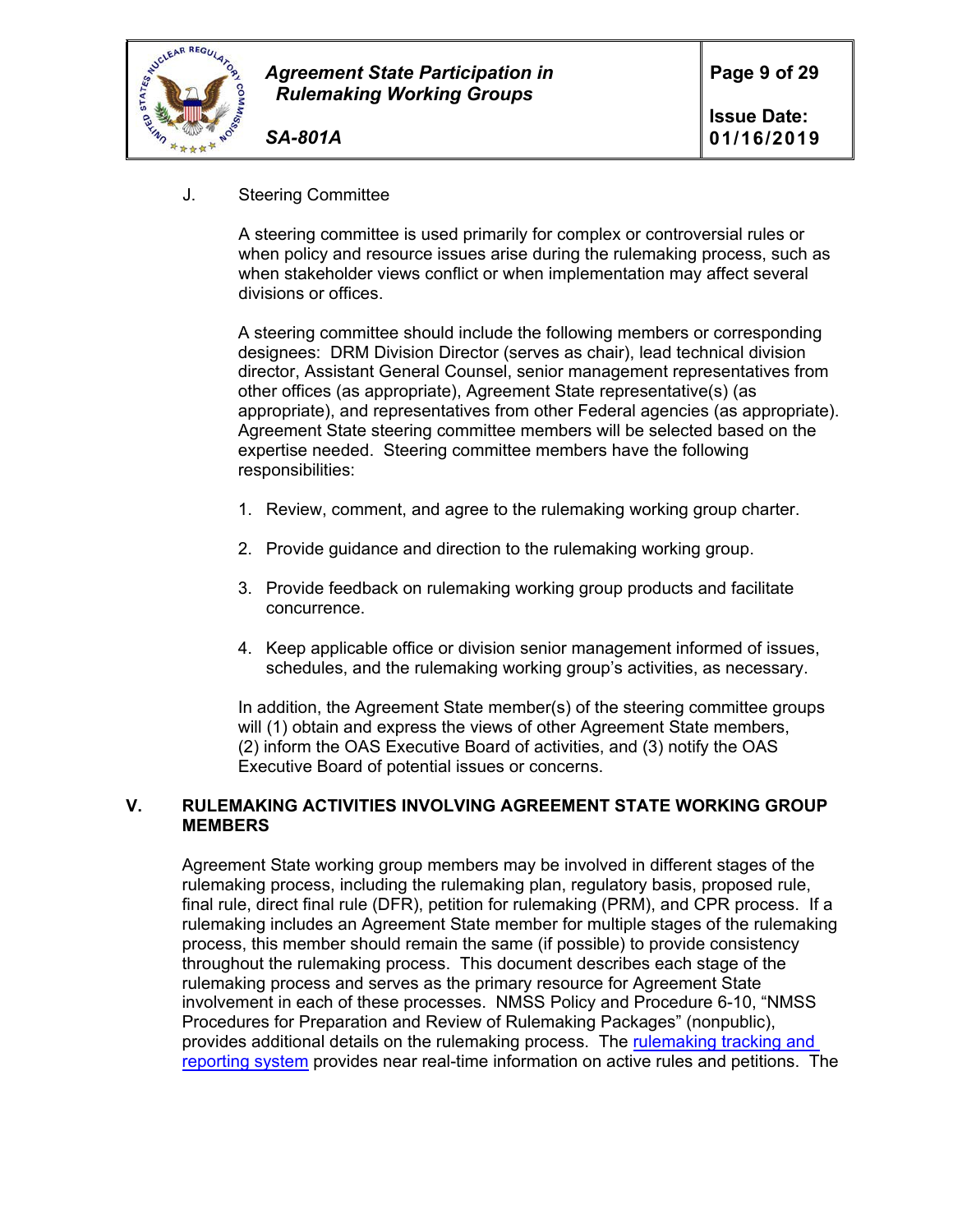

NRC updates the data in this system every 2 weeks and posts a change report that highlights the significant changes in rulemakings or petitions that occurred during this timeframe.

Section VI of this procedure should be referenced when a rulemaking working group will include an Agreement State member, as that section contains detailed instructions and guidance on how to request an Agreement State rulemaking working group member and how to draft a charter. Section VI also contains information on special considerations that may arise during the rulemaking process, such as the distribution of predecisional information to Agreement States, travel considerations, timekeeping, differing professional opinions, and Agreement State sunset review and sunsetting. Additionally, Appendices A, B, and C to this document include templates for a rulemaking working group charter, checklist for establishing and operating rulemaking working groups, and request for Agreement State membership on a rulemaking working group, respectively.

A. Rulemaking Plan

 A rulemaking plan is the first stage of the rulemaking process. The document is a brief outline of the scope and impact of the contemplated action with only as much detail as necessary for the Commission to determine whether the proposed rulemaking is necessary.

1. Soliciting Agreement State Participation

OAS will be informed of rulemaking plans that will be developed in the coming year through at least one of the following three channels:

- a. The most common vehicle for early awareness of rulemaking plans will be directly through the OAS Director of Rulemaking. The current OAS Director of Rulemaking serves as an ad hoc member of the CPR working group and, therefore, will be involved in the prioritization of upcoming rulemakings and will be made aware of upcoming rulemaking plans that should include Agreement State involvement.
- b. A direct request for information on upcoming rulemaking plans may be submitted to the NMSS/MSST ASPB Branch Chief.
- c. Upcoming rulemaking plans may be discussed during the SCC meetings and/or during the monthly scheduled NRC/OAS/Conference of Radiation Control Program Directors (CRCPD) teleconferences.
- 2. Agreement State Participation
	- a. Agreement State representatives will not participate as a member(s) of the rulemaking working group during the rulemaking plan development phase unless specifically requested by OAS and agreed upon by NRC.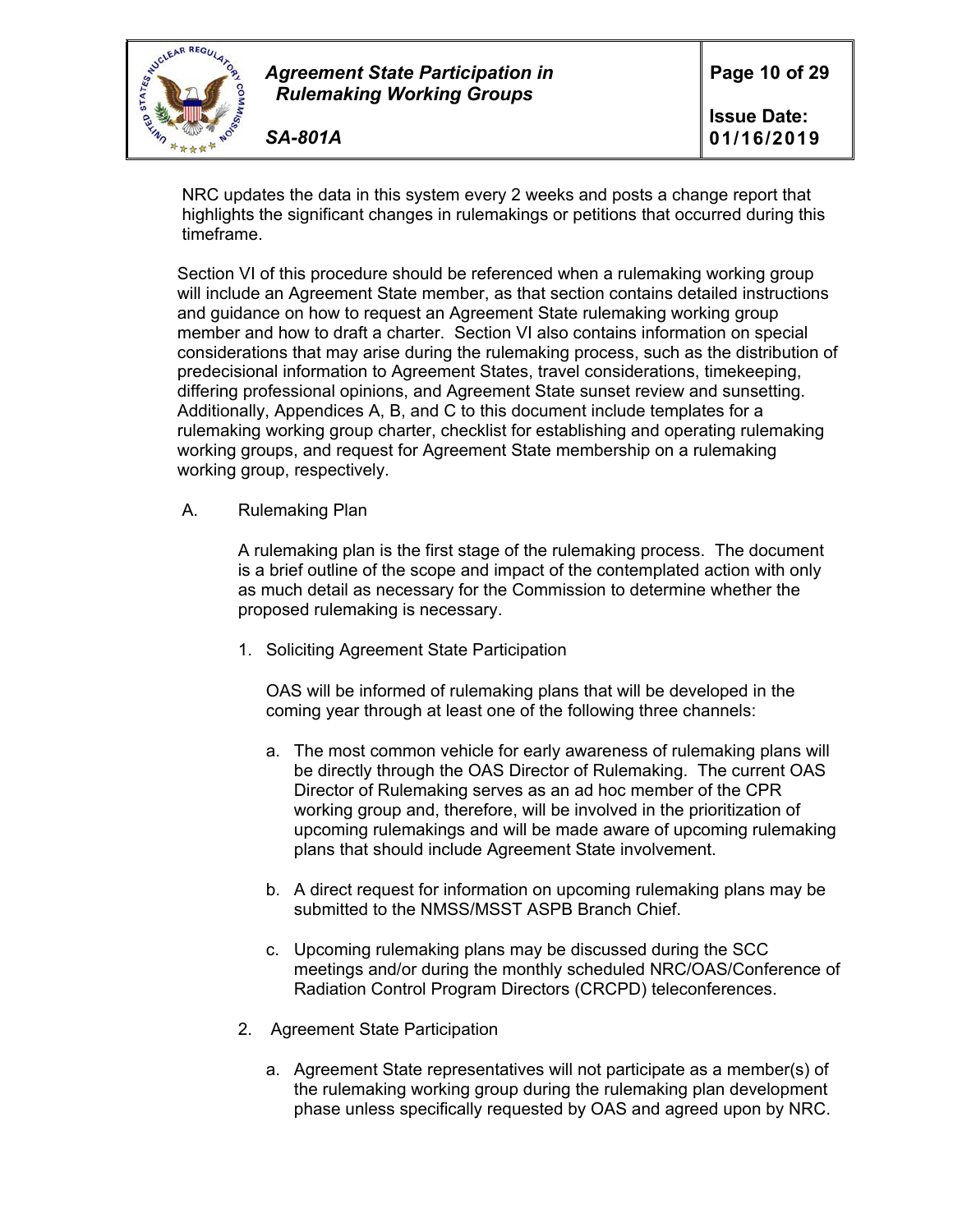

*SA-801A*

However, for every rulemaking plan drafted by NRC staff, the OAS Director of Rulemaking will review the draft Agreement State section of the rulemaking plan and determine if Agreement State representation on the working group is desirable. If an Agreement State member is appointed to the working group, the Agreement State member will review the entire document upon completion of the draft; therefore, working groups should, if possible, consider drafting the Agreement State section early in the writing process to allow adequate time for the OAS Director of Rulemaking or the Agreement State working group member to provide feedback.

- b. Upon completion of the draft rulemaking plan, the Agreement States will have 30 days to review and comment on the document. Although this review is not part of the formal concurrence process, which is internal to the NRC only, the NRC will ensure that it considers and applies Agreement State comments, as appropriate.
- B. Regulatory Basis

The regulatory basis stage officially begins when the Commission issues a staff requirements memorandum that approves the rulemaking plan for the rulemaking. The regulatory basis contains the justification for the rulemaking; describes the issues that must be addressed; provides the scientific, technical, legal, or policy information that supports the rulemaking; and provides a basis for the informed decisions to be made during the rulemaking process.

1. Soliciting Agreement State Participation

OAS will be informed of regulatory bases that will be developed through one of the following channels:

- a. The most common vehicle for early awareness of regulatory basis development will be directly through the OAS Director of Rulemaking. The current OAS Director of Rulemaking serves as an ad hoc member of the CPR working group and the SCC and, therefore, will be aware of upcoming rulemaking activities that should include Agreement State involvement.
- b. Additionally, information on upcoming draft regulatory bases may be discussed during the monthly call with the OAS and the CRCPD.
- c. A direct request for information on upcoming regulatory bases may be submitted to the NMSS/MSST ASPB Branch Chief.
- 2. Agreement State Participation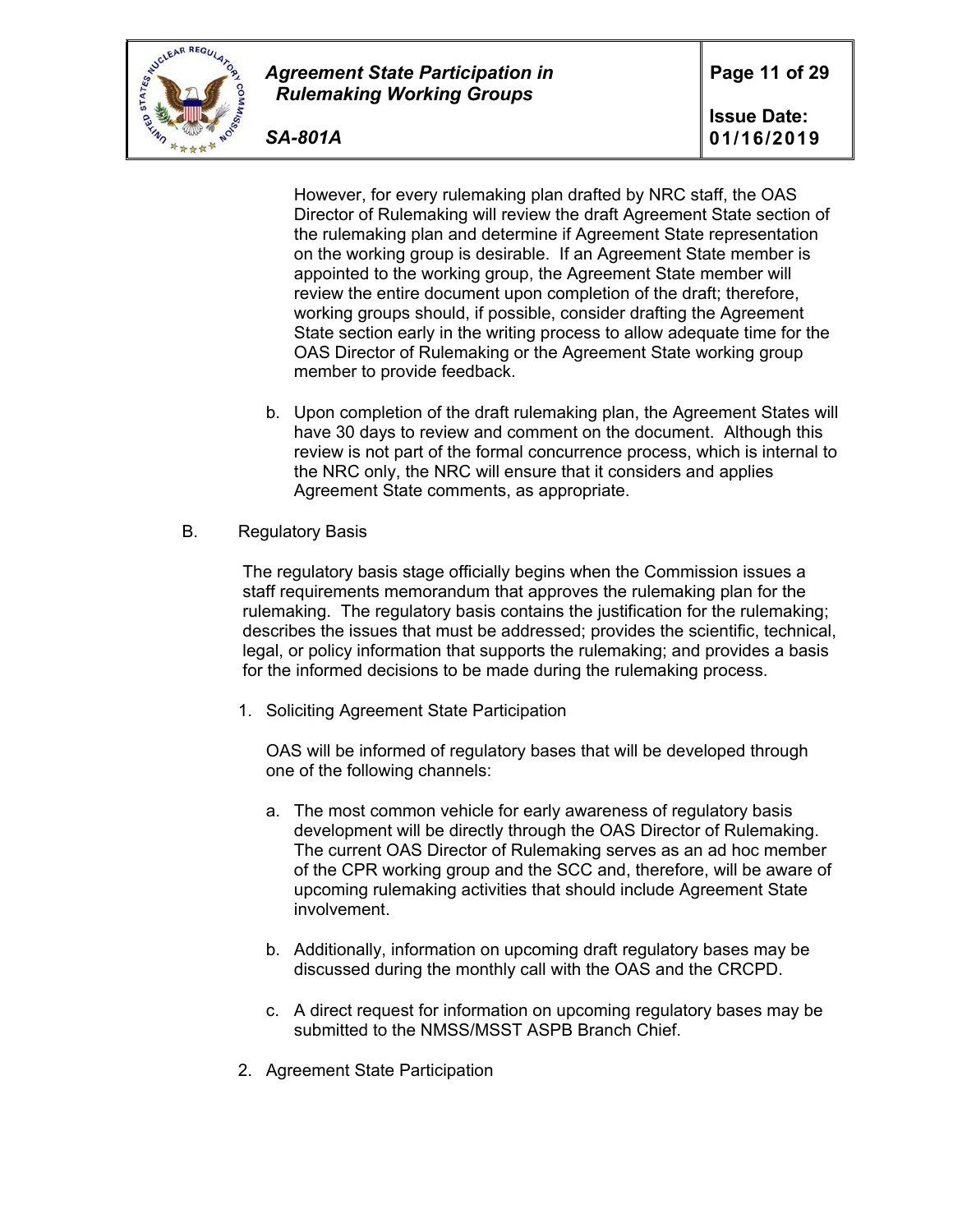

**Issue Date: 01/16/2019** 

a. An Agreement State member should be considered to join a working group during the regulatory basis stage if the Agreement States express an interest in participating on the working group through the OAS Director of Rulemaking. In this case, the rulemaking project manager will draft an email to MSST management requesting that an Agreement State member be added to the working group during the regulatory basis stage.

This request will be coordinated through ASPB and transmitted through MSST management. This member will join the working group once the schedule and milestones for development of the regulatory basis have been determined but before regulatory basis language is drafted.

- b. Upon completion of the draft regulatory basis, the Agreement States will have an opportunity to review and comment on the document. This review should typically be completed within 30 days, but the actual comment period will be coordinated with the OAS. This review will occur in parallel with the interoffice concurrence process, and the rulemaking project manager will follow procedures similar to Step 6 of Appendix D of NMSS Policy and Procedure 6-10, "NMSS Procedures for Preparation and Review of Rulemaking Packages" (nonpublic), as follows:
	- (i) The rulemaking project manager prepares a daily note (working with the NMSS technical assistant) to inform the Commission that the draft regulatory basis is being provided to the Agreement States for review and comment.
	- (ii) The rulemaking project manager prepares the draft *Federal Register* notice (FRN) and draft regulatory basis for distribution to the Agreement States. The predecisional document should be labeled as follows:

PREDECISIONAL DRAFT INFORMATION INFORMATION FEDERALLY PROTECTED NOT FOR PUBLIC DISCLOSURE

- (iii) The rulemaking project manager sends the draft FRN through e-mail to OGC for review and then to the ASPB Branch Chief.
- (iv) The rulemaking project manager may prepare the Agreement State Radiation Control Program Director (RCPD) letter. In preparing the Agreement State RCPD letter, the rulemaking project manager would coordinate with the ASPB Branch Chief to establish a reasonable comment period length. This review should typically be completed within 30 days, but the actual comment period will be coordinated with the OAS. For complex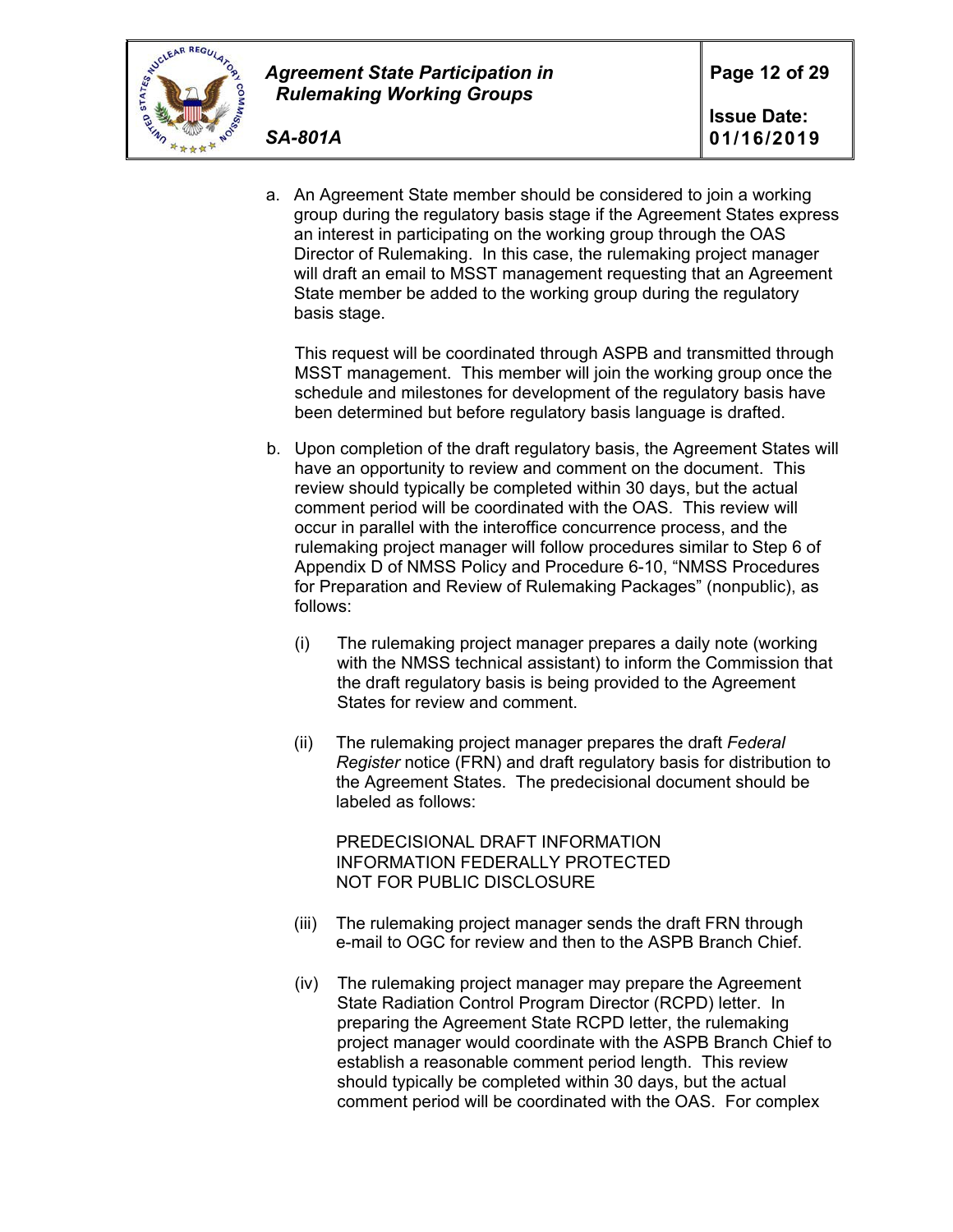

packages, the comment period may be longer. Any extensions should be granted through the issuance of a second Agreement State RCPD letter prepared by the rulemaking project manager.

- (v) The DRM administrative assistant places the Agreement State RCPD letter (if applicable), the marked draft FRN, and the draft regulatory basis in ADAMS. This package is sent to the Agreement States through e-mail using the LYRIS software program electronic list servers. The rulemaking project manager announces the availability of the draft documents for Agreement State comment during the next NRC/OAS/CRCPD monthly teleconference.
- (vi) The rulemaking project manager and the rulemaking working group members address comments received from the Agreement States. The Commission paper should discuss the staff's disposition of Agreement State comments. If the Agreement States provide substantive comments or if the draft regulatory basis has significant changes, the rulemaking project manager reissues the package to the appropriate divisions and offices for reconcurrence.
- (vii) If the draft regulatory basis has significant changes, the rulemaking project manager will coordinate with the ASPB Branch Chief to inform OAS of changes made before the draft regulatory basis is published.
- (viii) The rulemaking project manager completes the RCPD Comments Received response form (see NMSS Administrative Procedure Approval, "Format for STC and RCPD Letters," AD-200, Appendix G). Either the rulemaking project manager or the DRM administrative assistant adds the form and the comments received to ADAMS. The documents should be scanned as a single document and should not be made publicly available.
- C. Proposed Rule

The proposed rule stage officially begins when the regulatory basis has been published. Each proposed rule package includes a *Federal Register* notice, as well as the appropriate supporting documents. After the Commission votes on a proposed rule, the rulemaking working group will update the rulemaking package, as appropriate, to incorporate aspects of the Commission's staff requirements memorandum and publish the proposed rule in the *Federal Register* to solicit public comments.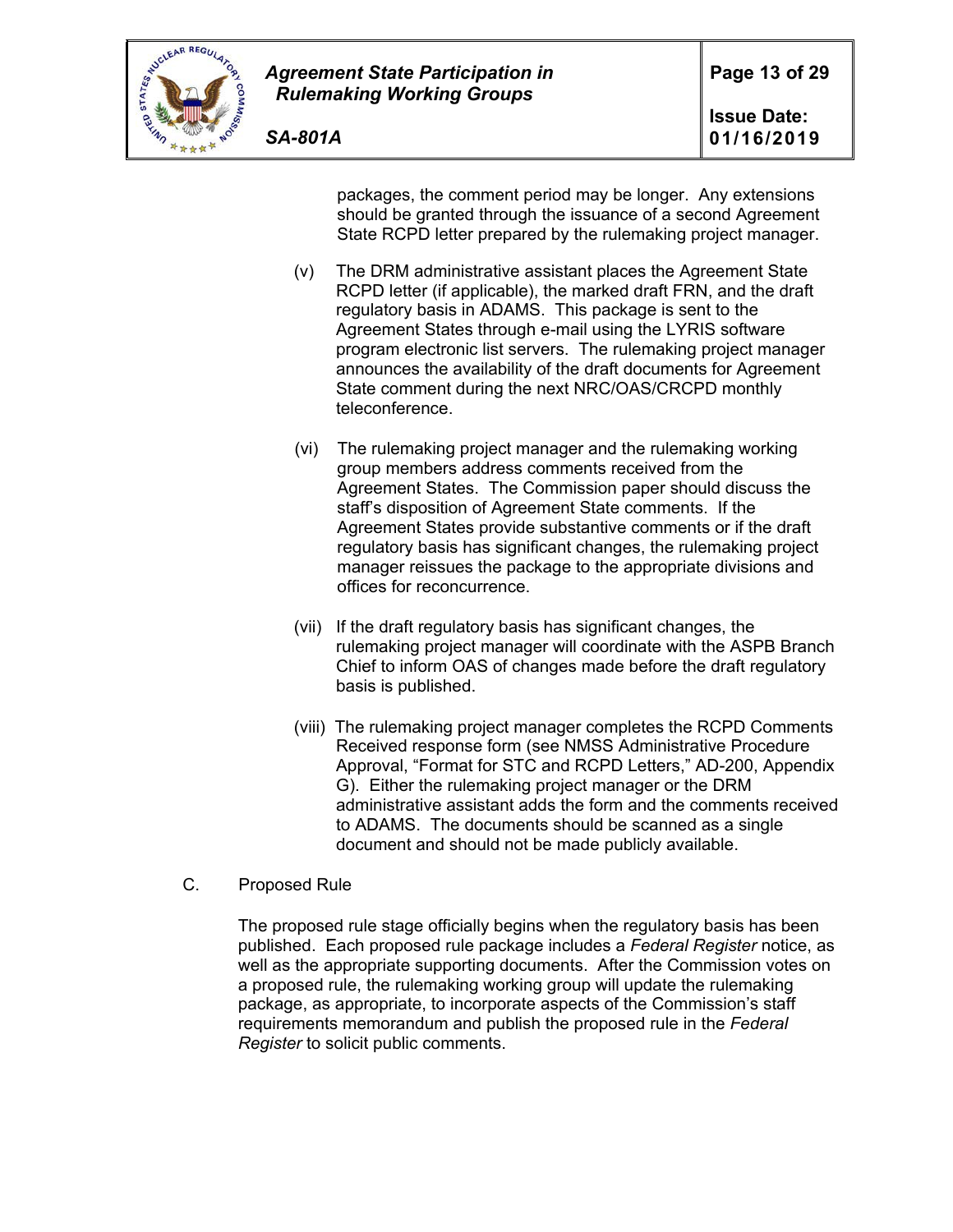

- *SA-801A*
- 1. Soliciting Agreement State Participation

OAS will be informed of proposed rules that will be developed through one of the following channels:

- a. The most common vehicle for early awareness of proposed rule development will be directly through the OAS Director of Rulemaking. The current OAS Director of Rulemaking serves as an ad hoc member of the CPR working group and the SCC and, therefore, will be aware of upcoming rulemaking activities that should include Agreement State involvement.
- b. Information on an upcoming proposed rule may be discussed during the NRC/OAS/CRCPD monthly teleconference.
- c. A direct request for information on upcoming proposed rules may be submitted to the NMSS/MSST ASPB Branch Chief.
- 2. Agreement State Participation
	- a. An Agreement State member should be considered to join a proposed rule working group if the Agreement States express an interest through the OAS Director of Rulemaking. In this case, the rulemaking project manager will draft an email to MSST management requesting that an Agreement State member to be added to the proposed rule working group. This request will be coordinated through ASPB and transmitted through MSST management. Once an Agreement State member is assigned to the proposed rule working group, that member will have the roles and responsibilities listed in Section IV.I of this procedure.
	- b. Upon completion of the draft proposed rule package, the Agreement States will have an opportunity to review and comment on the document. This review should typically be completed within 30 days, but the actual comment period will be coordinated with the OAS. This review will occur in parallel with the interoffice concurrence process, and the rulemaking project manager will follow the procedures detailed in Step 6 of Appendix D to NMSS Policy and Procedure 6-10, "NMSS Procedures for Preparation and Review of Rulemaking Packages" (nonpublic), as follows:
		- (i) The rulemaking project manager prepares a daily note (working with the NMSS technical assistant) to inform the Commission that the proposed rule is being provided to the Agreement States for review and comment.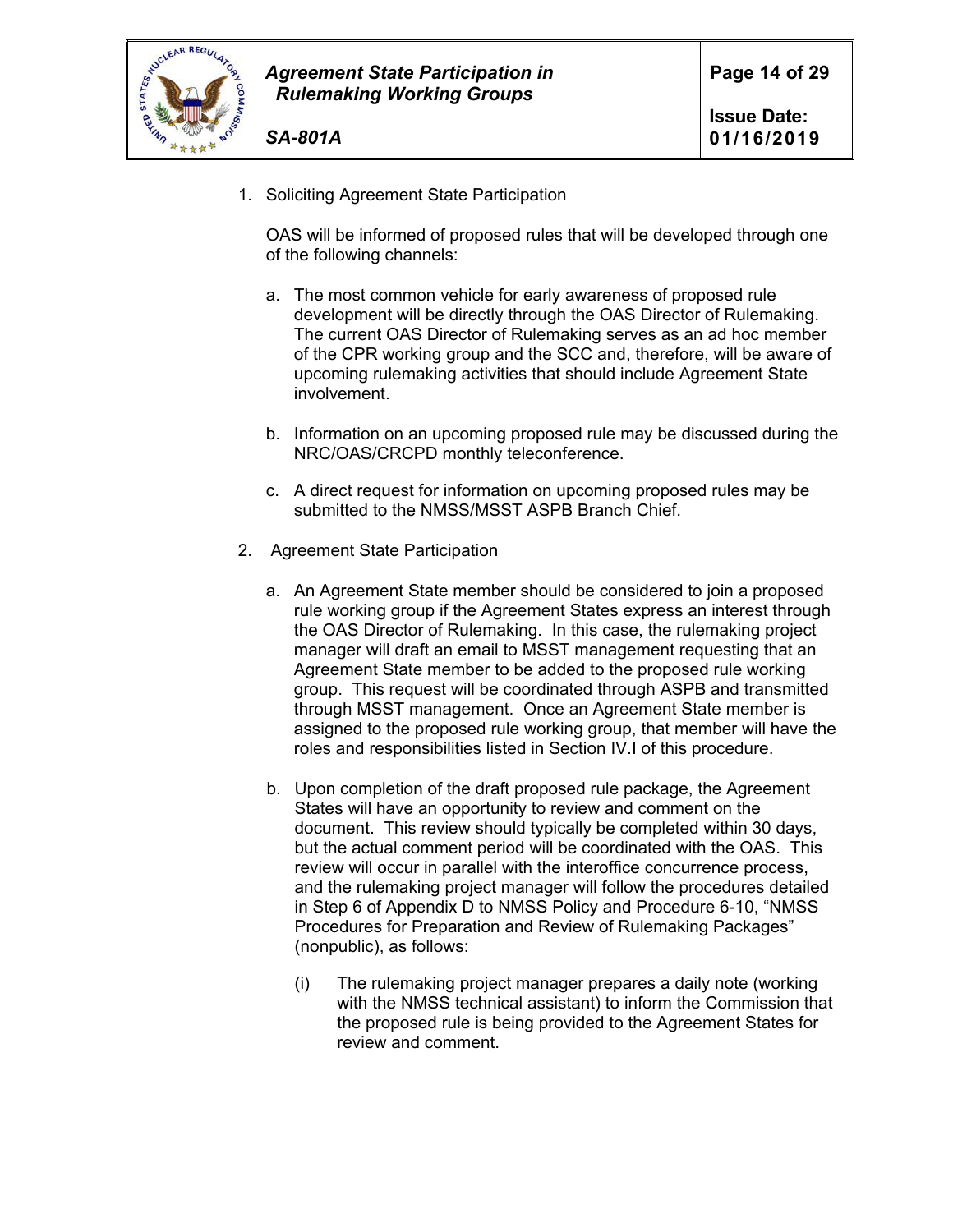

(ii) The rulemaking project manager prepares the draft FRN for the proposed rule for distribution to the Agreement States. As the FRN is still predecisional, it should be labeled as follows:

PREDECISIONAL DRAFT INFORMATION INFORMATION FEDERALLY PROTECTED NOT FOR PUBLIC DISCLOSURE

The rulemaking project manager e-mails the marked draft FRN to OGC for review and then to the ASPB BC. The ASPB BC will provide the document to the SCC for review of the compatibility determination for the proposed rule. The SCC recommendation is included in the Commission paper in the Agreement State Issue section of the paper. The SCC has a 30-day review period to decide whether the Committee agrees or disagrees on the compatibility designation and to provide any comments that the SCC may have on this matter. If the rulemaking project manager does not take the SCC's suggested changes, the rulemaking project manager should discuss the rationale with DRM management and a discussion of the rationale should be included in any Commission paper in the Agreement State issues section of the paper.

- (iii) The rulemaking project manager prepares the RCPD letter for signature by the MSST Division Director. In preparing the RCPD letter, the rulemaking project manager must coordinate with the ASPB BC to establish a reasonable comment period length. Although the Agreement States typically have a 30-day comment period, the ASPB BC will coordinate with OAS to determine the requested due dates for Agreement State comments. For complex proposed rule packages, the comment period may be longer. Any extensions should be granted by using a second RCPD letter prepared by the rulemaking project manager.
- (iv) The DRM administrative assistant places the RCPD letter and the marked draft FRN in ADAMS. The RCPD letter with the FRN as an attachment will be provided to the Agreement States by e-mail using the LYRIS software program electronic list servers. The rulemaking project manager announces the availability of the draft document for Agreement State comment during the next NRC/OAS/CRCPD monthly call.
- (v) The rulemaking project manager, in concert with WG members, addresses comments received from the Agreement States and the SCC. The Commission paper should include a discussion of the staff's disposition of Agreement State and SCC comments. If the Agreement States provide substantive comments and/or if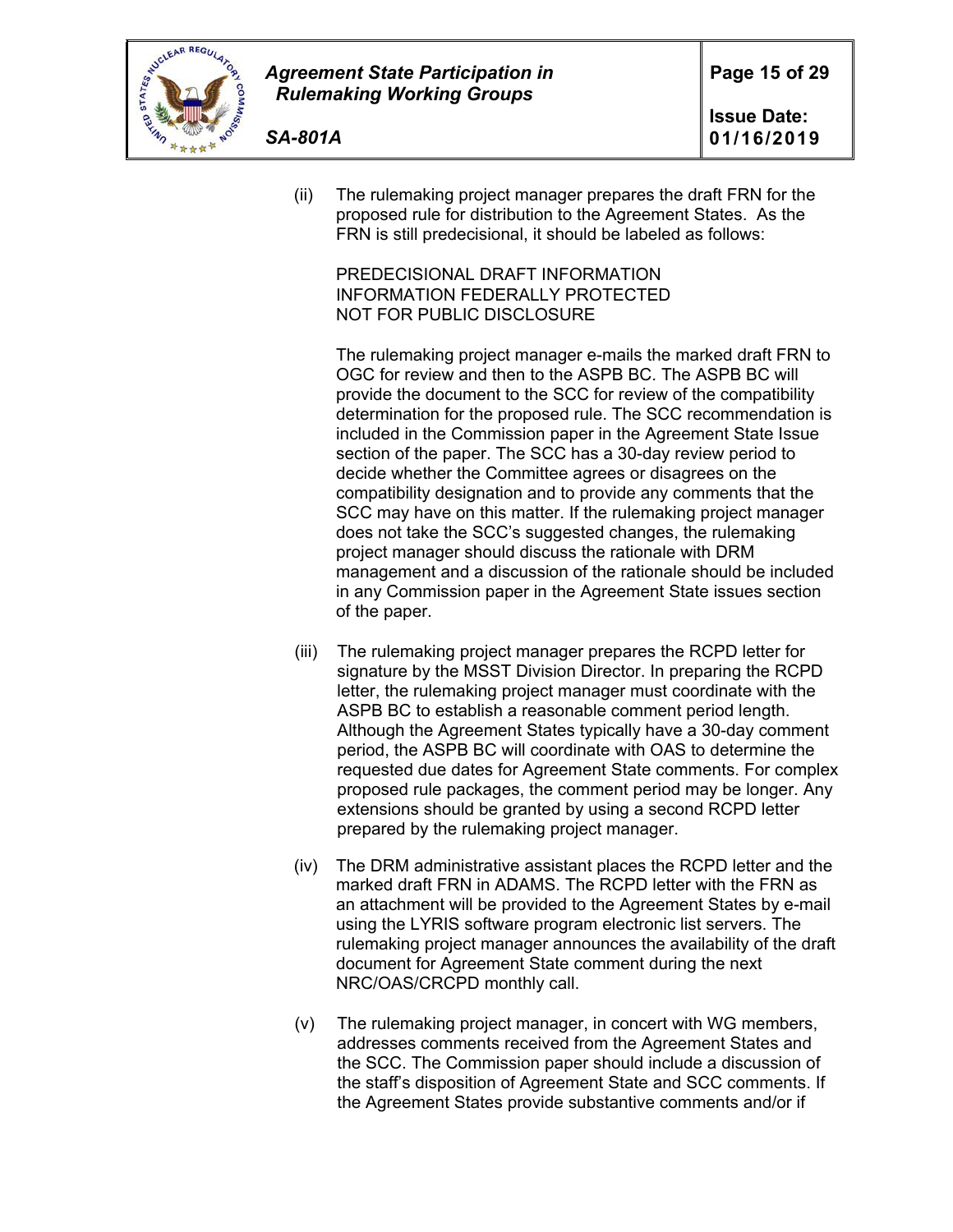

the proposed rule has significant changes, the rulemaking project manager will resend the package to the appropriate divisions and offices to confirm their concurrences.

- (vi) If the proposed rule has significant changes resulting from any level of concurrence after Agreement State review or from Commission review, the rulemaking project manager will coordinate with the ASPB BC to inform OAS of changes made before the proposed rule is published.
- (vii) The rulemaking project manager completes the RCPD response form (a table with information on which Agreement States provided comment). The form, along with the comments received, should be added to ADAMS following the DRM document log process. The form should be a single document and should not be made publicly available.
- c. Once the Commission has approved the proposed rule for publication, the rulemaking project manager will prepare a State and Tribal communications (STC) letter to notify the Agreement States and the Federally recognized Tribes, if appropriate. The letter should encourage the Agreement State agencies to notify their affected licensees so that both the licensees and their respective State agencies can submit more informed comments on the proposed rule and any associated guidance.

### D. Final Rule

The final rule stage officially begins when the proposed rule is published in the *Federal Register*. During the final rule stage, the NRC rulemaking working group considers and dispositions public comments received on the proposed rulemaking. Each draft final rule package includes the *Federal Register* notice for the draft final rule, as well as the appropriate supporting documents.

1. Soliciting Agreement State Participation

The most common vehicle for communication will be through the Agreement State working group member that served on the proposed rule working group. Once a proposed rule is published for public comment, the working group members will be informed of comments and asked to address the comments for resolution in the draft final rule.

Occasionally, the NRC will develop a rule that is eligible for a waiver of the Administrative Procedures Act provision to provide notice and an opportunity for public comment of a rulemaking activity. In that case, the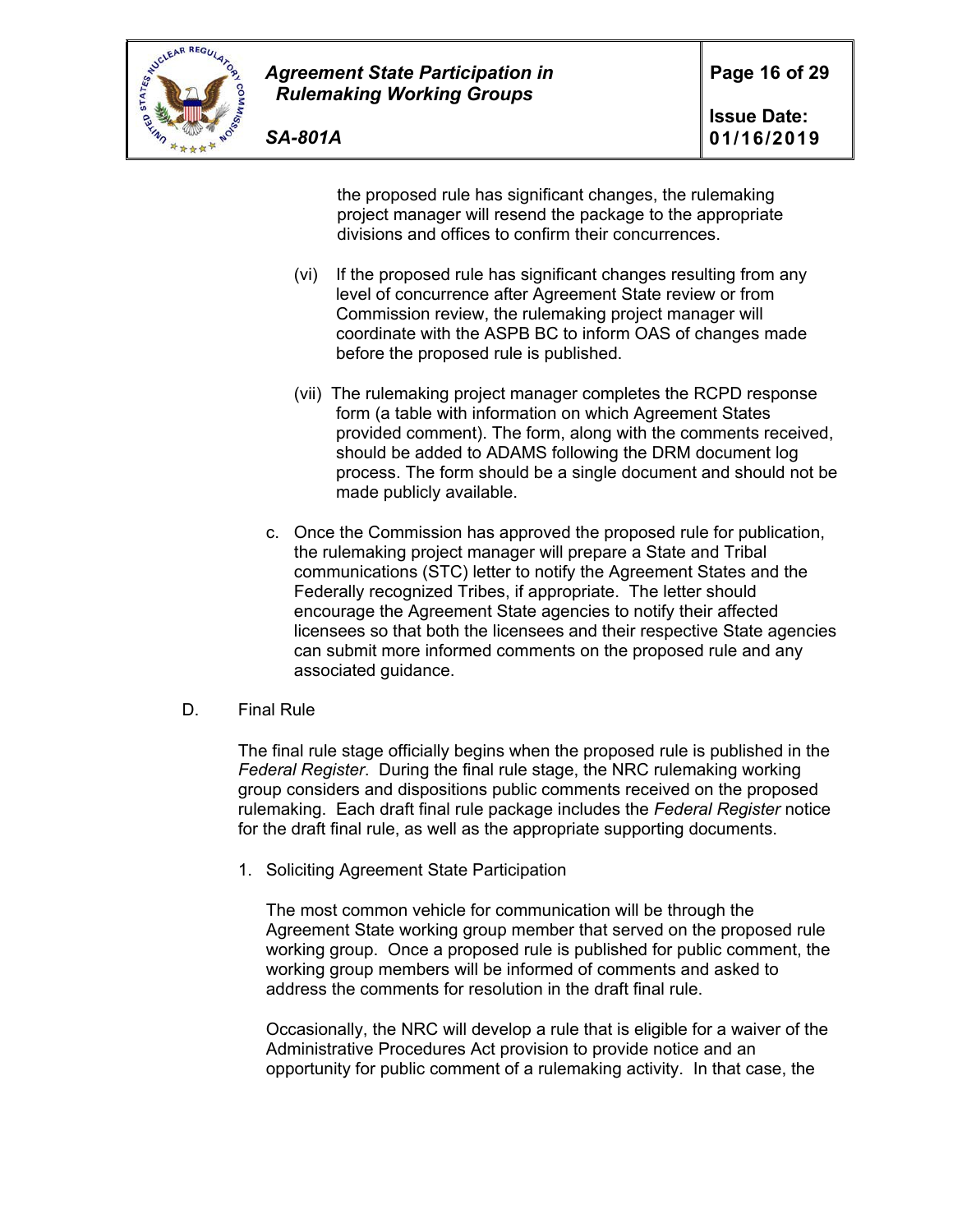

staff develops a final rule without first developing a proposed rule, and the OAS will be informed of final rules that will be developed through one of the following channels:

- a. Information on an upcoming final rule may be discussed during the NRC/OAS/CRCPD monthly teleconference.
- b. A direct request for information on upcoming final rules may be submitted to the NMSS/MSST ASPB Branch Chief.
- 2. Agreement State Participation
	- a. If the working group for the proposed rule included an Agreement State member, that same member should serve on the final rule working group as well. If an Agreement State member was not on the proposed rule working group but would like to be included in the final rule working group, that Agreement State member should coordinate participation through the OAS Director of Emerging Issues and Advocacy to participate in the final rule working group. At the request of the OAS Director of Rulemaking, the rulemaking project manager will draft an email to MSST management requesting that an Agreement State member be added to the final rule working group. This request will be coordinated through ASPB and transmitted through MSST management. Once an Agreement State member is assigned to the final rule working group, that member will have the roles and responsibilities listed in Section IV.I of this procedure.
	- b. Upon completion of the draft final rule package, the Agreement States will have an opportunity to review and comment on the document. This review should typically be completed within 30 days, but the actual comment period will be coordinated with the OAS. This review will occur in parallel with the NRC interoffice concurrence process, and the rulemaking project manager will follow the procedures detailed in Step 7 of Appendix E of NMSS Policy and Procedure 6-10, "NMSS Procedures for Preparation and Review of Rulemaking Packages" (nonpublic), which are identical to the procedures detailed in Section V.C.2.b of this document.
	- c. Once the final rule has been revised to consider the comments received, the rulemaking project manager should provide a copy of the final rule to the MSST State Regulations Review Coordinator if Agreement States will need to adopt the rule. This allows MSST to begin developing the material used for Agreement State adoption. MSST will issue an STC letter informing the Agreement States of the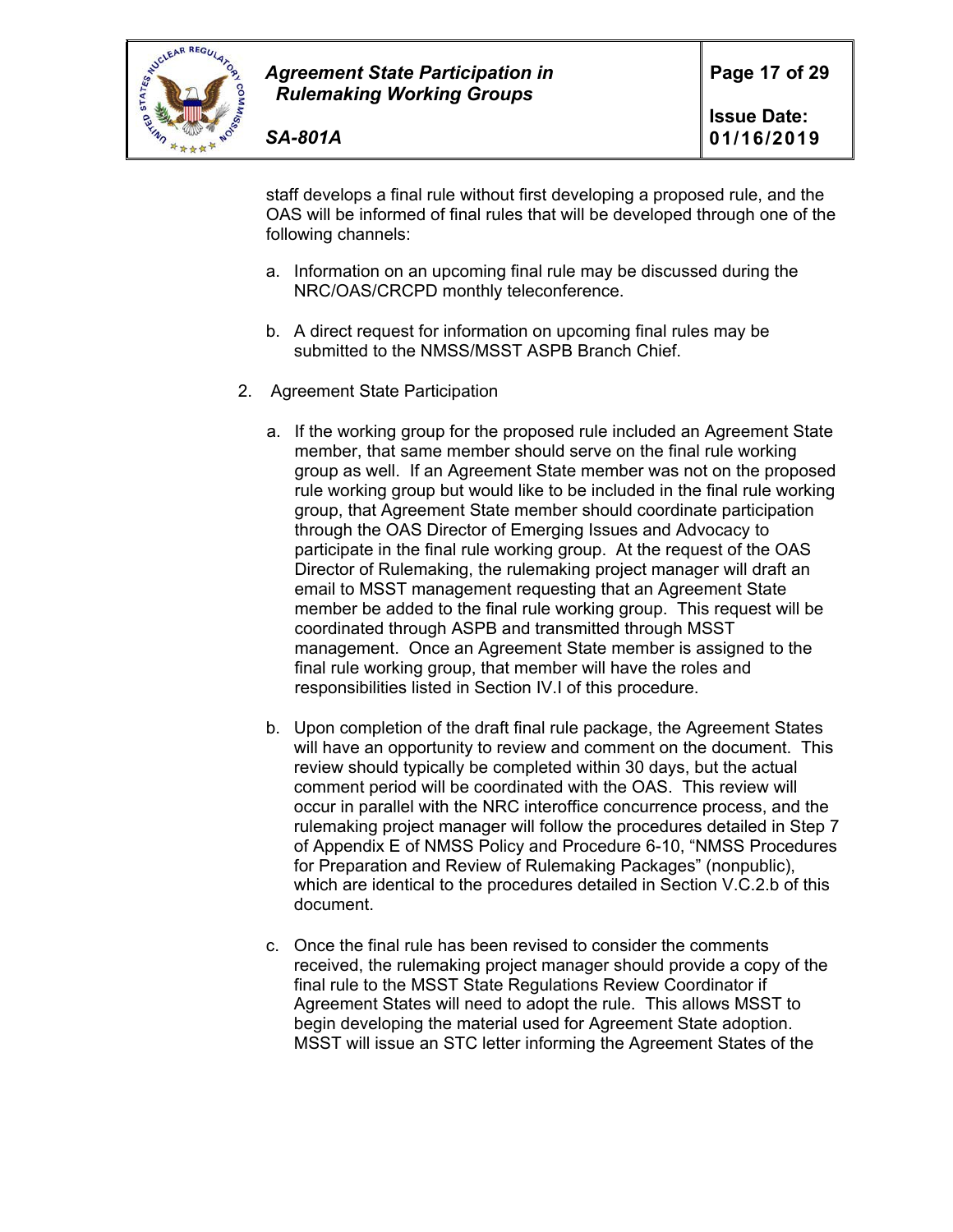

final rule publication and the required adoption date. This letter also includes two attachments, the "Chronology of Amendments" list and the "Summary of Change" document, detailing the specific revisions/additions included in the published final rule.

E. Direct Final Rule

A direct final rule (DFR) is used for regulatory amendments not expected to result in any significant adverse comment. Under MD 6.3, "The Rulemaking Process," a DFR rulemaking can only be justified for a minor issue or change in policy—matters that generally should not need guidance to clarify the new requirement.

1. Soliciting Agreement State Participation

OAS will be informed of DFRs that will be developed through one of the following channels:

- a. The most common vehicle for early awareness of DFR development will be directly through the OAS Director of Rulemaking. The current OAS Director of Rulemaking serves as an ad hoc member of the CPR working group and the SCC and, therefore, will be aware of upcoming rulemaking activities that should include Agreement State involvement.
- b. Information on an upcoming DFR may be discussed during the NRC/OAS/CRCPD monthly teleconference.
- c. A direct request for information on upcoming DFRs may be submitted to the NMSS/MSST ASPB Branch Chief.
- 2. Agreement State Participation
	- a. An Agreement State member should be considered to join a DFR working group. ASPB should consult with the OAS Director of Rulemaking to determine whether the Agreement States would like to join the DFR working group. In this case, the rulemaking project manager will draft an email to MSST management requesting that an Agreement State member be added to the DFR working group. This request will be coordinated through ASPB and transmitted through MSST management. Once an Agreement State member is assigned to the DFR working group, that member will have the roles and responsibilities listed in Section IV.I of this procedure.
	- b. Upon completion of the draft DFR package, the Agreement States will have an opportunity to review and comment on the documents. This review should typically be completed within 30 days, but the actual comment period will be coordinated with the OAS. This review will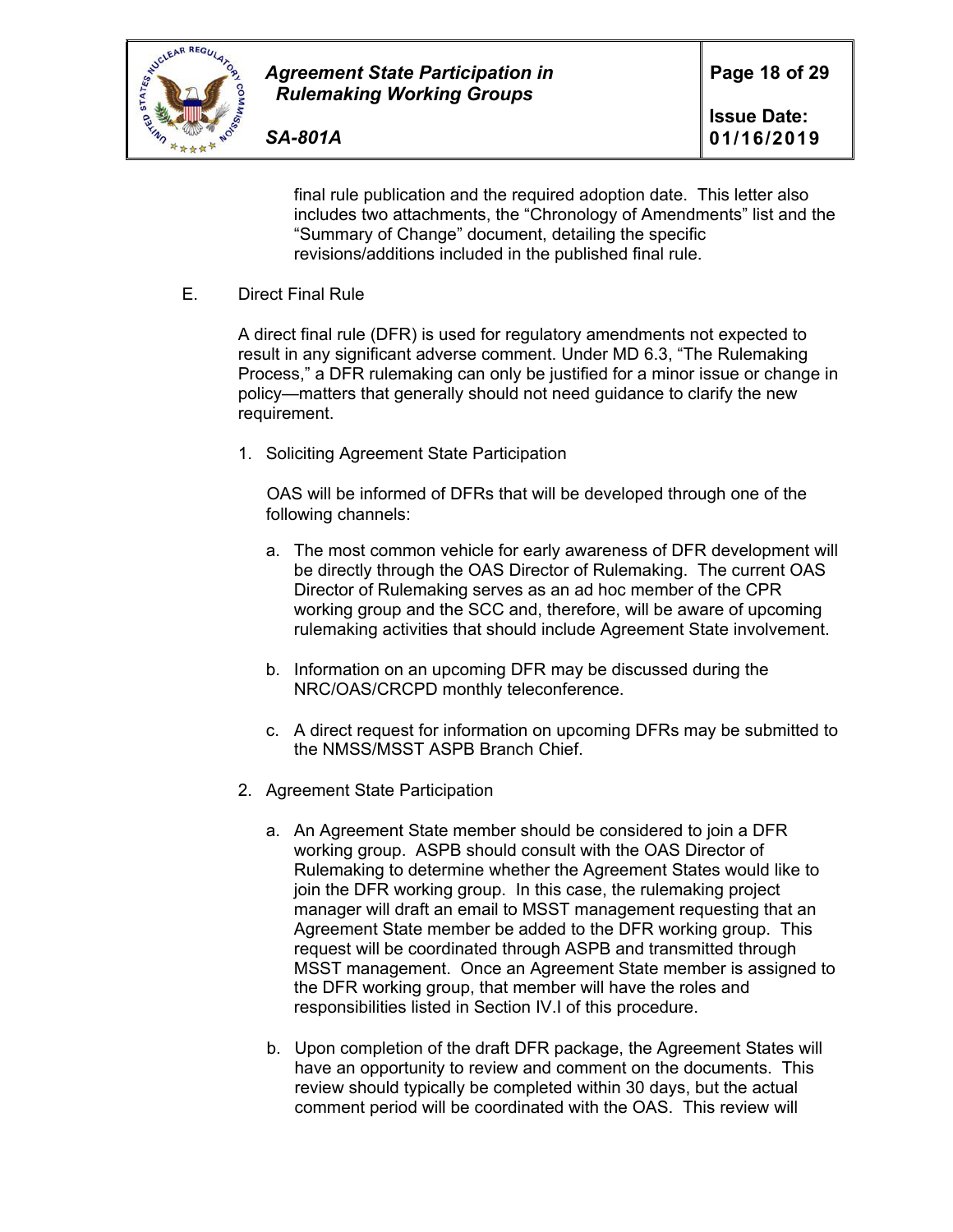

occur in parallel with the interoffice concurrence process and the rulemaking project manager should follow the procedures detailed in Step 6 of Appendix F of NMSS Policy and Procedure 6-10, "NMSS Procedures for Preparation and Review of Rulemaking Packages" (nonpublic), as follows:

- (i) The rulemaking project manager prepares a daily note (working with the NMSS technical assistant) to inform the Commission that the companion proposed rule and DFR are being provided to the Agreement States for review and comment.
- (ii) The rulemaking project manager prepares the draft FRNs for the companion proposed rule and DFR for distribution to the Agreement States. As the FRNs are still predecisional, they should be labeled as follows:

PREDECISIONAL DRAFT INFORMATION INFORMATION FEDERALLY PROTECTED NOT FOR PUBLIC DISCLOSURE

- (iii) The rulemaking project manager prepares the RCPD letter for signature by the MSST Division Director. In preparing the RCPD letter, the rulemaking project manager must coordinate with the ASPB BC to establish a reasonable comment period length. Although the Agreement States typically have a 30-day comment period, the ASPB BC will coordinate with OAS to determine the requested due dates for Agreement State comments. For complex packages, the comment period may be longer. Any extensions should be granted by using a second RCPD letter prepared by the rulemaking project manager.
- (iv) The DRM administrative assistant places the RCPD letter and the marked draft FRNs in ADAMS. The RCPD letter with the draft FRNs will be provided to the Agreement States by e-mail through the use of the LYRIS software program electronic list servers. The rulemaking project manager announces the availability of the draft documents for Agreement State comment during the next NRC/OAS/CRCPD monthly call.
- (v) The rulemaking project manager, in concert with WG members, addresses comments received from the Agreement States and the SCC. The Commission paper should include a discussion of the staff's disposition of Agreement State and SCC comments. If the Agreement States provide substantive comments and/or if the companion proposed rule and DFR have significant changes, the rulemaking project manager will resend the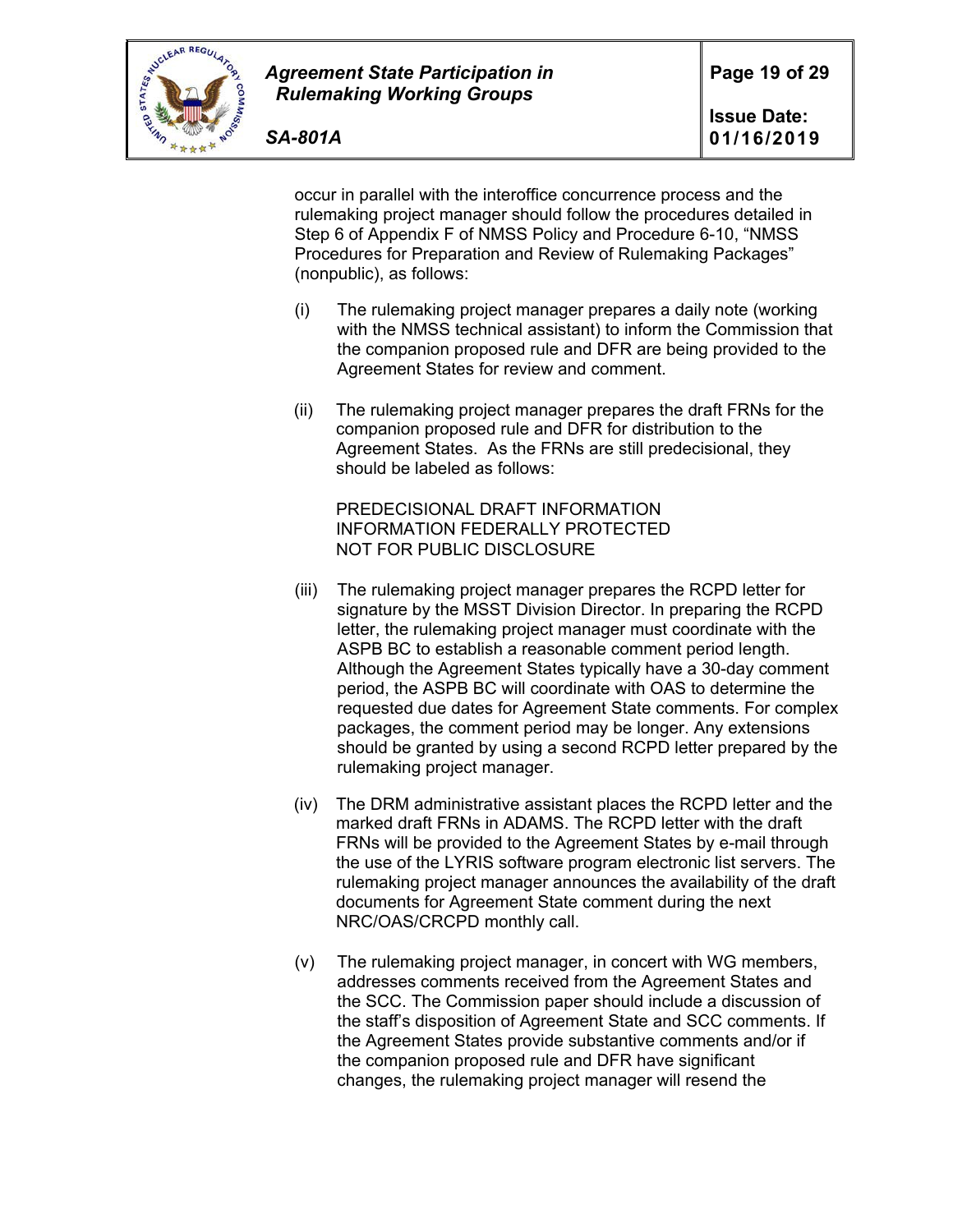

package to the appropriate divisions and offices to confirm their concurrences.

- (vi) If the companion proposed rule and the DFR have significant changes from the previous draft resulting from any level of concurrence after Agreement State review or from Commission review, the rulemaking project manager must coordinate with the ASPB to inform OAS of changes made before the final version is published.
- (vii) The rulemaking project manager completes the RCPD response form (a table with information on which Agreement States provided comment). The form, along with the comments received, should be added to ADAMS following the DRM document log process. The form should be a single document and should not be made publicly available.
- c. The rulemaking project manager will prepare the STC letter to notify the Agreement States that the NRC is about to publish the DFR and companion proposed rule. The letter should encourage the Agreement State agencies to notify their affected licensees so that both the licensees and their respective State agencies can submit more informed comments on the DFR and companion proposed rule.
- d. The rulemaking project manager should provide a copy of the final DFR and companion proposed rule to the MSST State Regulations Review Coordinator if Agreement States will need to adopt the rule. This allows MSST to begin developing the material used for Agreement State adoption. MSST will issue a STC letter informing the Agreement States of the DFR and companion proposed rule publication and the required adoption date and includes two attachments, the "Chronology of Amendments" list and the "Summary of Change" document, detailing the specific revisions/additions included in the published direct final rule.
- F. Petition for Rulemaking

Federal law allows people, companies, states, local governments, and Federally recognized Tribes to ask agencies to adopt, revise, or withdraw existing regulations. This type of request is known as a petition for rulemaking (PRM). When a petition for rulemaking is received, the NRC evaluates it to see if it meets the docketing criteria described in Section 2.802 of Title 10 of the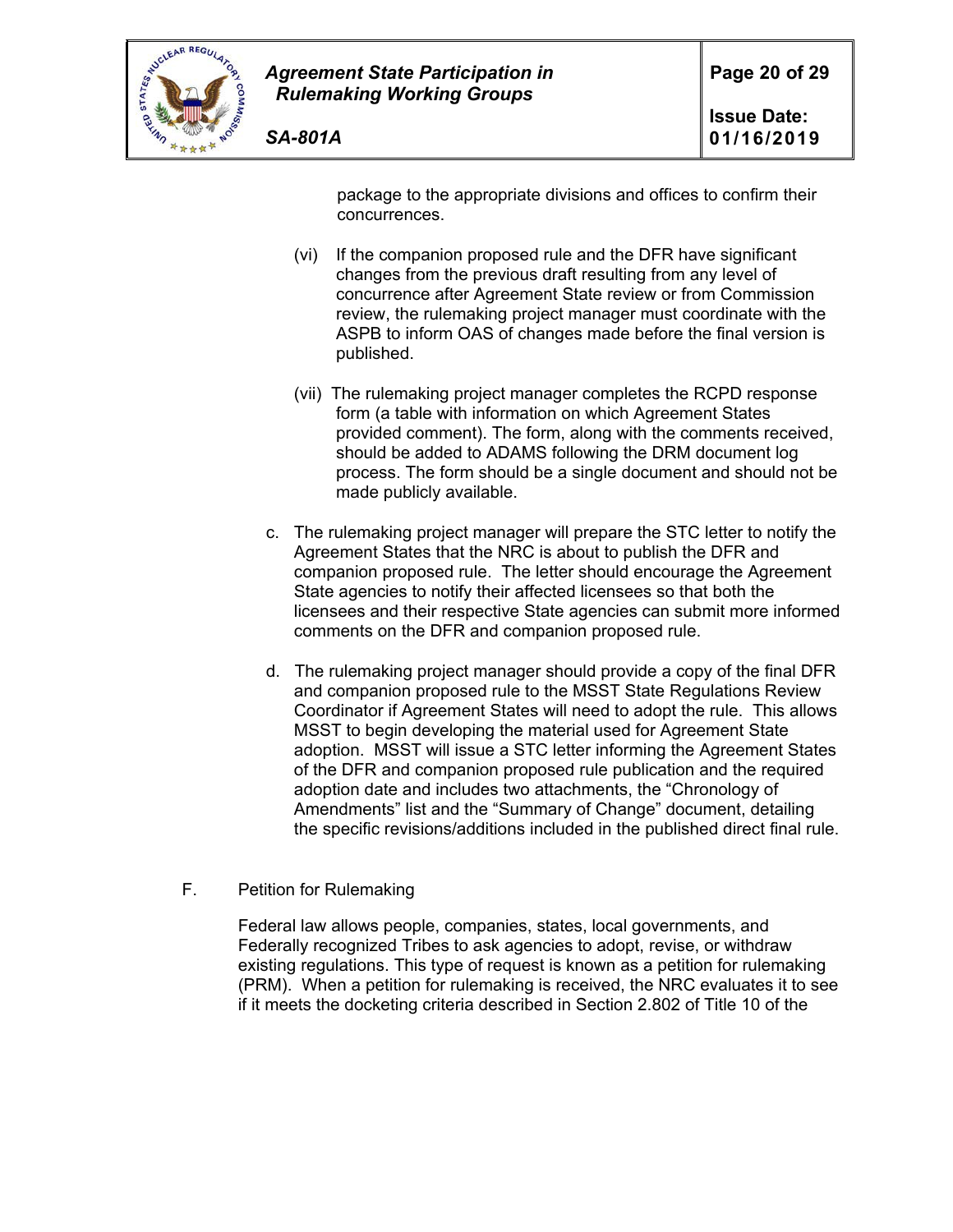

*Code of Federal Regulations*. If the PRM meets the 2.802 criteria, a working group is formed.

1. Soliciting Agreement State Participation

OAS may be informed of PRMs through one of the following channels:

- a. If the NRC decides to request public comments in the docketing FRN for a PRM, the Agreement States may provide feedback and identify whether the PRM could potentially affect Agreement States.
- b. After a PRM is docketed, the rulemaking project manager assigned to lead the working group will identify whether an Agreement State member should be on the PRM working group. The PRM working group should include Agreement States if the petition affects them or may lead to a rulemaking that would provide a compatibility recommendation. In this case, the rulemaking project manager will draft an email to MSST management requesting that an Agreement State member be added to the PRM working group. This request will be coordinated through ASPB and transmitted through MSST management.
- 2. Agreement State Participation
	- a. Once an Agreement State member is assigned to the PRM working group, he or she will assume the roles and responsibilities of a PRM working group member, including attending working group meetings, providing input in development of the draft and final PRM disposition package, presenting at the Petition Review Board meeting if asked by the rulemaking project manager, and coordinating the review of the package by Agreement States.
	- b. Upon completion of the draft PRM disposition package, the Agreement States will have an opportunity to review and comment on the document. This review will occur in parallel with the interoffice concurrence process, and Agreement States will have 10 to 20 working days to provide comments based on the complexity of the package.
	- c. Before publication of the PRM disposition package, the rulemaking project manager will prepare an STC letter to notify the Agreement States, non-Agreement States, and State liaison officers that the NRC is about to publish the Commission-approved PRM disposition package, which would include an FRN closing the petition docket.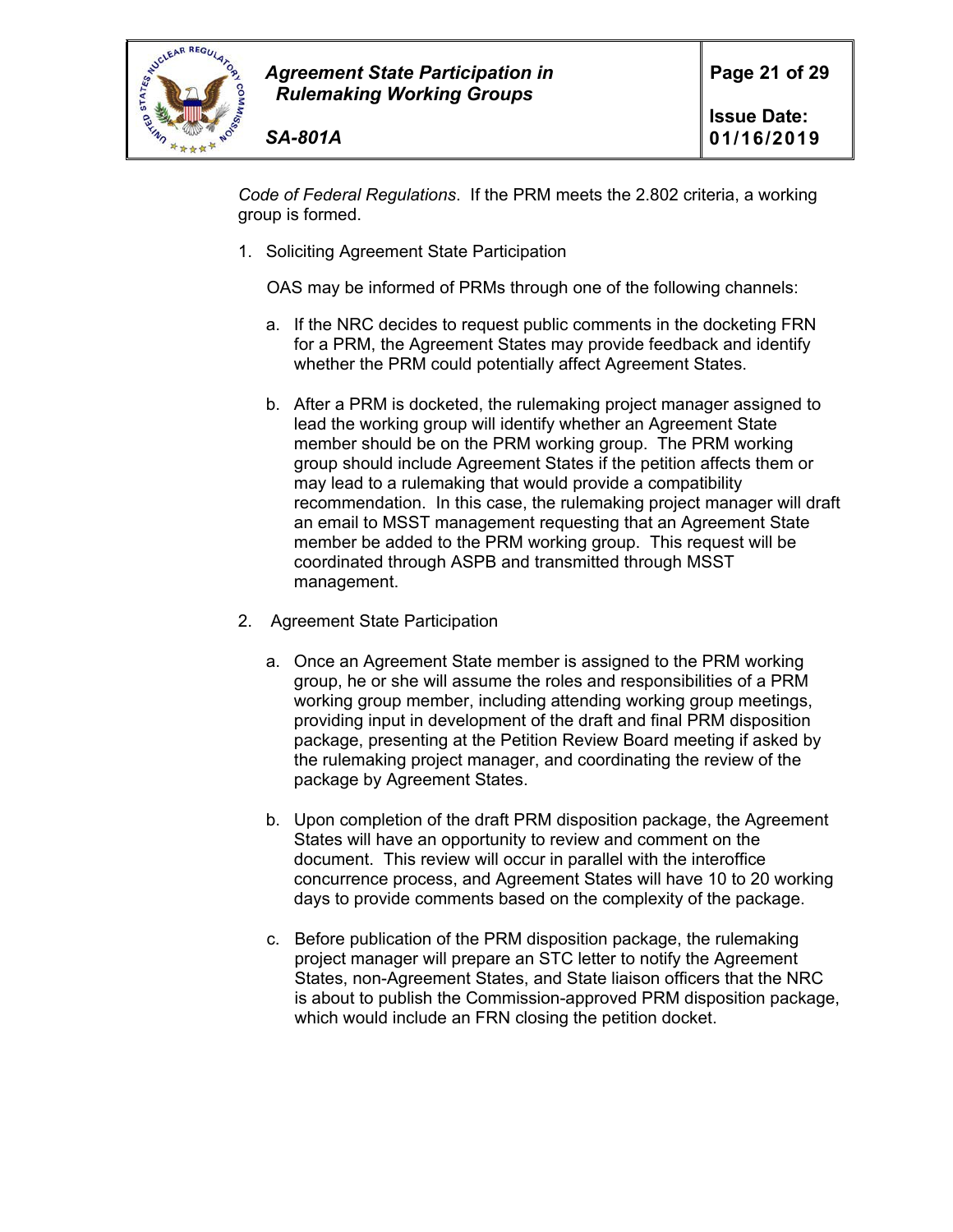

- *SA-801A*
- G. Common Prioritization of Rulemaking

The CPR is the method by which the agency develops program budget estimates and determines the relative priority of rulemaking activities. The CPR process considers four factors and assigns a score to each factor. Those factors include (1) support for the goals of the NRC's Strategic Plan; (2) support for the principles of good regulation; (3) a governmental interest to the NRC, Congress, or other governmental bodies; and (4) an external interest from members of the public, nongovernmental organizations, the nuclear industry, vendors, and suppliers.

1. CPR working group

The CPR working group exists to ensure that all offices involved in rulemaking coordinate with each other in the development of agency rules. The CPR working group is led by the RASB team lead and coordinates rulemaking activities to plan for the next 2 years in the budget cycle. The CPR cycle begins each fall and is kicked off with a data call to all rulemaking offices to request the submission of any new rulemaking activities that the offices want to include in their budgets over the next 2 fiscal years or any existing rules that need to be reprioritized. The working group meets to discuss the priority of any new or existing rule and to reach consensus on the priority of the rule.

- 2. Agreement State Participation
	- a. The OAS Director of Rulemaking or a designee serves as an ad hoc member of the CPR working group and will provide input on the rules that pertain to Agreement States. The RASB team lead (CPR working group leader) will include the OAS Director of Rulemaking or designee and the ASPB Branch Chief in the CPR distribution list to ensure that OAS is aware of potential rules that would affect Agreement States. The Rulemaking Branch Chief will also follow up with the OAS Director of Rulemaking to ensure that all rules pertaining to OAS have appropriate working group involvement.
	- b. The initial e-mail will inform members of the CPR schedule, pertinent instructions related to participation, the number of working group meetings that will take place, and the expectations for the working group members.
	- c. If it is determined that there are rules pertaining to Agreement States, the OAS Director of Rulemaking or designee will serve as a member of the CPR working group, but will not participate in the budget assignment process. As a CPR working group member, that individual will assist in the process of scoring the rules and, therefore, will be aware of upcoming rulemaking activities that will affect Agreement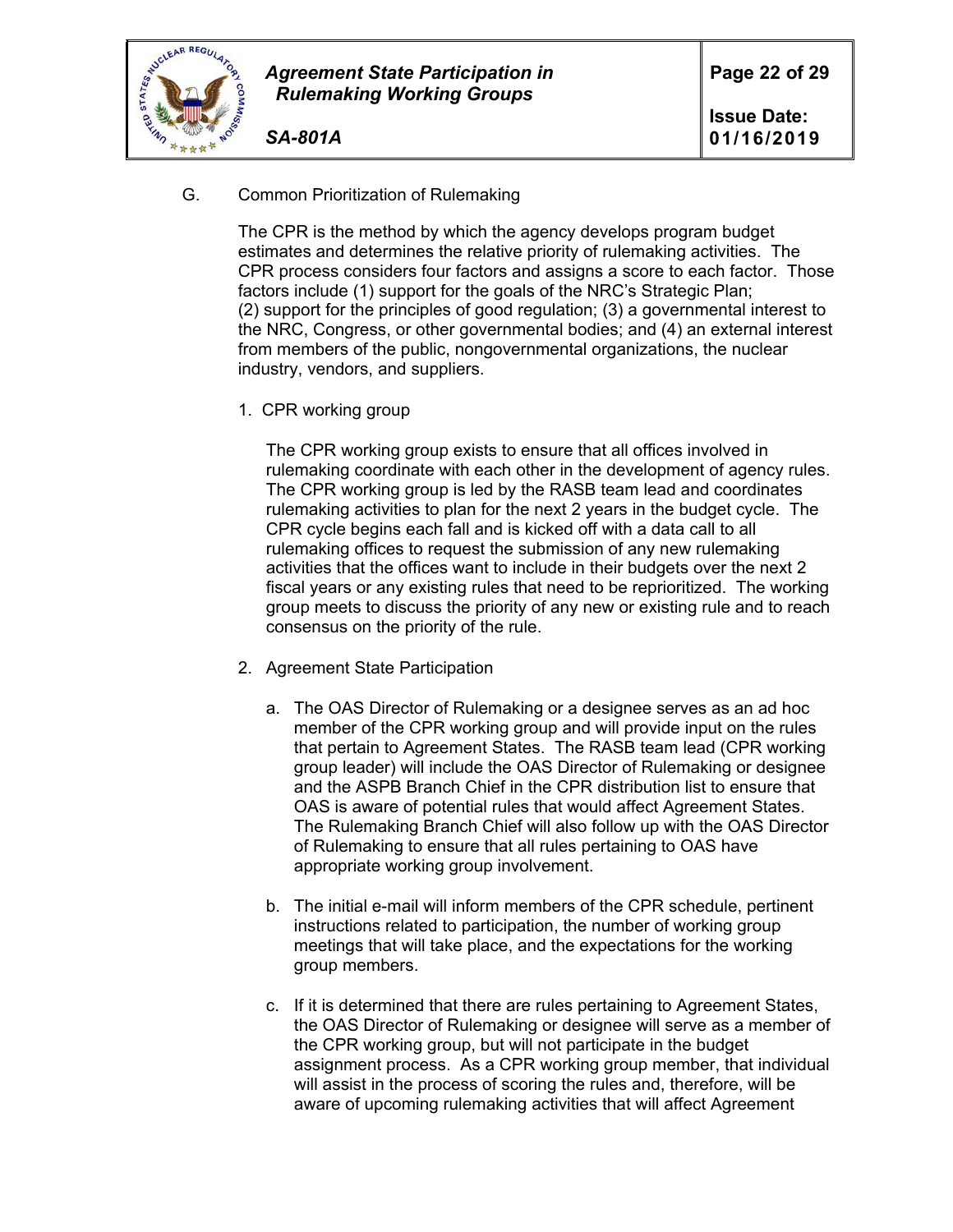

States and that could lead to Agreement State involvement on future rulemaking working groups.

## **VI. GUIDANCE**

- A. Establishing NRC/Agreement State Rulemaking Working Groups
	- 1. NMSS/DRM and NMSS/MSST

DRM will identify the need to establish a rulemaking working group and will assume lead responsibility for the rulemaking working group and will coordinate with MSST on including an Agreement State participant to the working group. In this process, DRM and MSST are responsible for establishing the purpose of the working group, requesting participation, drafting and finalizing a charter in coordination with OAS, identifying members, and tracking progress.

- 2. Preparing a Request for Agreement State Membership in a Rulemaking Working Group
	- a. DRM will submit an email to MSST/ASPB requesting Agreement State rulemaking working group members through the OAS Director of Emerging Issues and Advocacy.

DRM will contact MSST to discuss Agreement State involvement. DRM will provide the following to MSST for its use in seeking Agreement State representation: purpose of the working group, scope of activities, expected product or outcome of the working group, and the estimated level of effort expected of members. Appendix C of this procedure provides a sample email request for members. Section VI.A.2.b of this procedure presents guidance on how to complete each section of this request.

- b. The request for an Agreement State representative should include the following information:
	- (i) Purpose

Describe the specific purpose for creating the rulemaking working group, including any supporting background information. In addition, describe any restrictions or limitations that will be placed on the rulemaking working group.

(ii) Suggested Membership

Describe the suggested membership of the rulemaking working group, including the number of members desired from each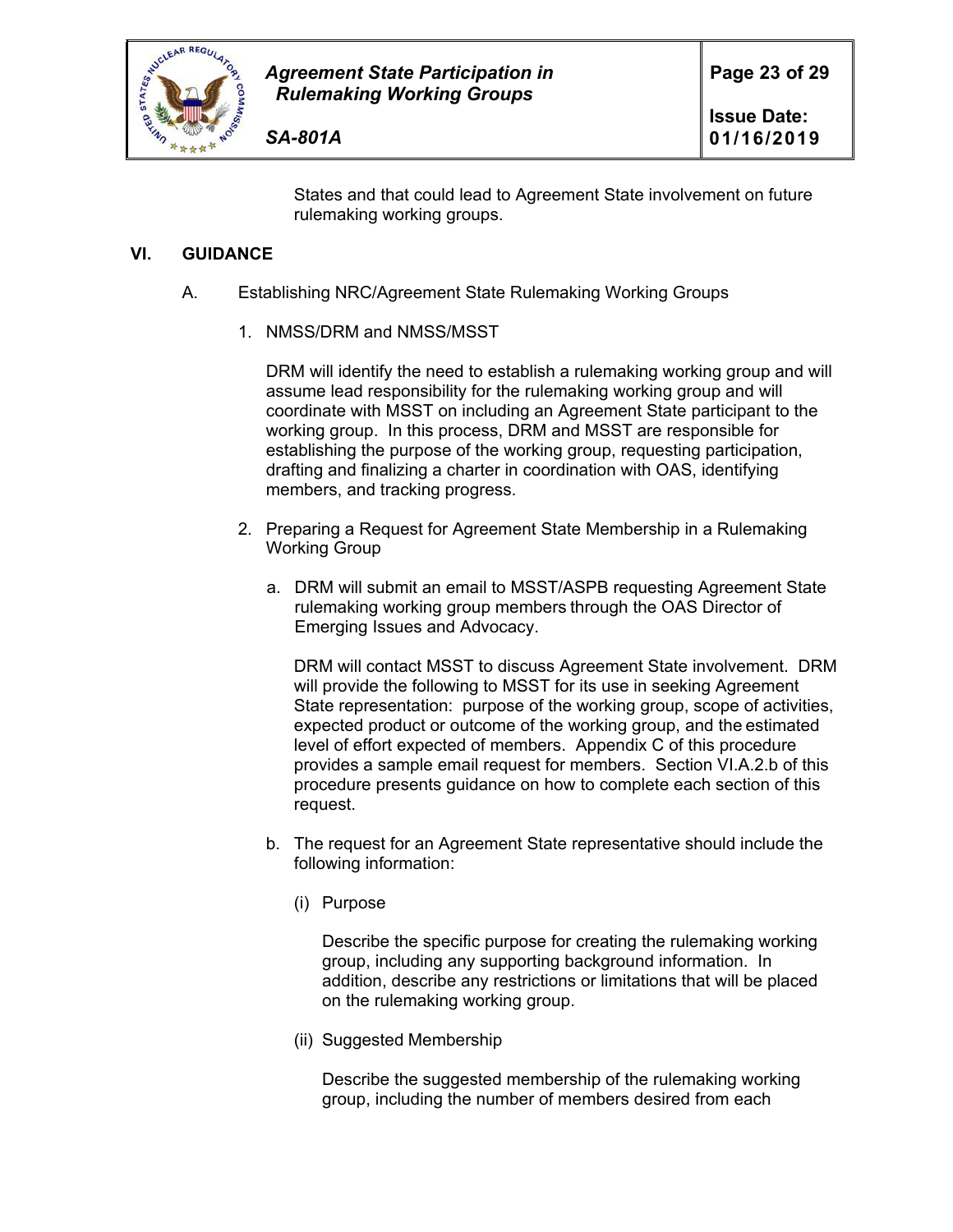

organization and the desired expertise and skills of potential members. Note that there may be more than one Agreement State representative, depending on the complexity of the issues involved.

(iii) Level of Effort Expected of Rulemaking Working Group Members

To the extent possible, the rulemaking project manager should develop a project plan with the following information:

- (1) The level of commitment expected of working group members.
- (2) The anticipated schedule of working group meetings.
- (3) The anticipated workload.
- (4) The anticipated number of trips.
- (5) The schedule for completion of tasks, products, and deliverables.
- (iv) Scope of Activities and Expected Product

Describe the scope of the activities, the proposed schedule with completion dates, and the expected product of the working group.

(v) Steering Committee

Identify whether a steering committee will be established to support the working group and whether an Agreement State representative is needed for the steering committee.

- c. After submitting a request for members, DRM will place any new rulemaking working group(s) on the agenda for discussion during the next monthly NRC/OAS/CRCPD teleconference to ensure a common understanding of the purpose, scope, and proposed membership of the new rulemaking working group.
- 3. Identification of Rulemaking Working Group Members

Each organization should identify and provide information on rulemaking working group members to DRM within 10 days of the formal request. DRM may suggest specific members for participation in the rulemaking working group; however, working group membership is ultimately the decision of respective program management. The OAS Director of Emerging Issues and Advocacy should have at least 10 days to identify State members.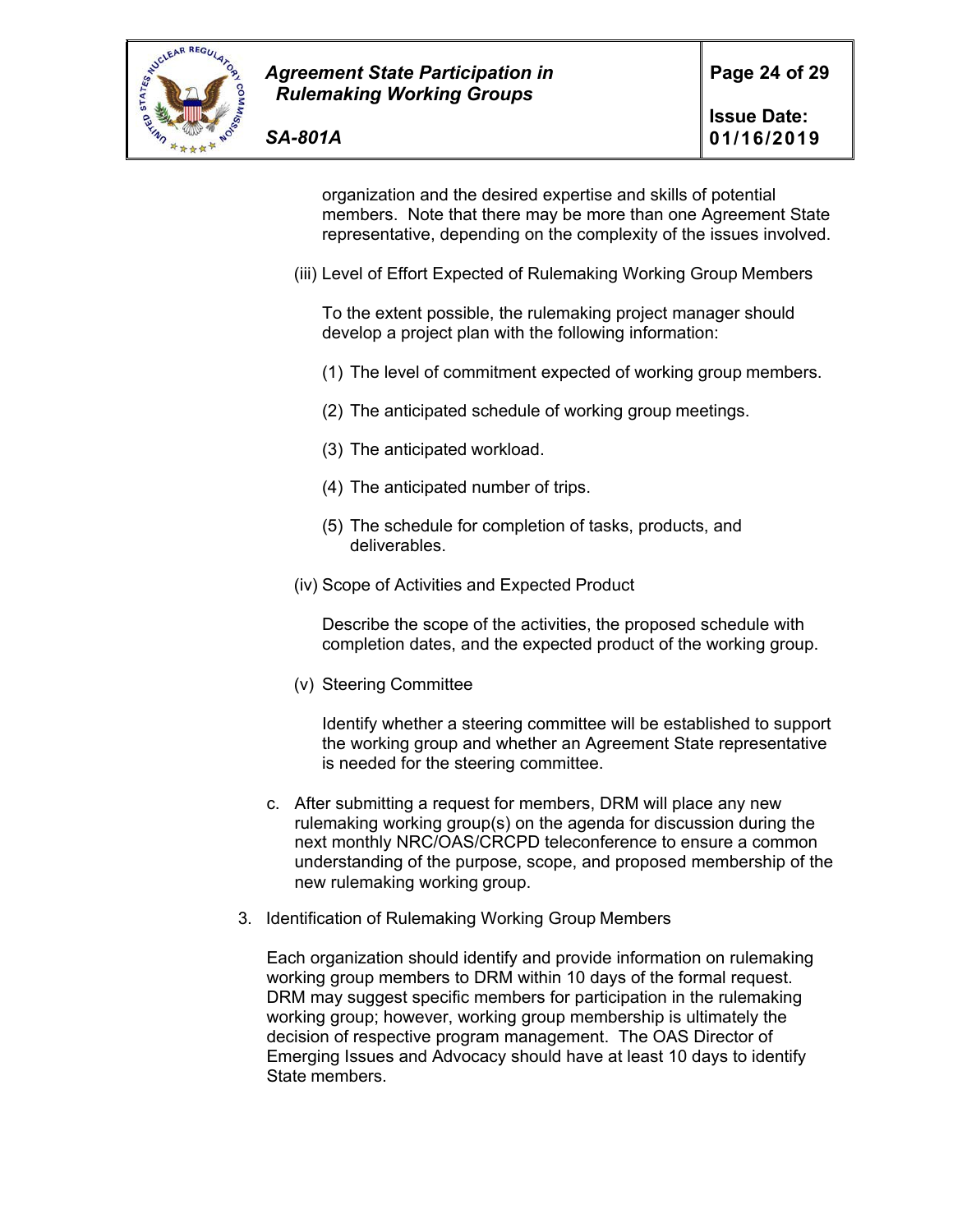

- 4. Preparing an NRC/Agreement State Rulemaking Working Group Charter
	- a. Drafting and Approval

Before the rulemaking working group convenes, DRM, in conjunction with ASPB, should draft a charter for the working group and give working group members and steering committee members (if applicable) an opportunity to review and comment on the draft charter. The charter should preserve the essential elements of the request for membership. All rulemaking working groups must have a charter. The charter should be finalized within 30 days of the first rulemaking working group meeting. DRM management, MSST management, and the OAS chair will approve the final charter.

b. Charter Contents

The charter should contain the following information (see Appendix B). Recent working group charters appear on the NMSS Web site/State Communication Portal at https://scp.nrc.gov.

(i) Purpose

Describe the specific purpose for creating the rulemaking working group, including any supporting background information. In addition, describe any restrictions or limitations that will be placed on the rulemaking working group.

(ii) Membership

List each working group member, including the organization each member represents. In addition, the list should include steering committee membership and representation if a steering committee has been assigned to the working group.

(iii) Objectives

Clearly outline the tasks, products, outcomes, and deliverables to be completed by the working group.

(iv) Schedule

Describe the timeframe in which the working group is expected to complete its objectives and issue its final products. In addition, document information on expected progress reports, draft products, and meetings with the steering committee.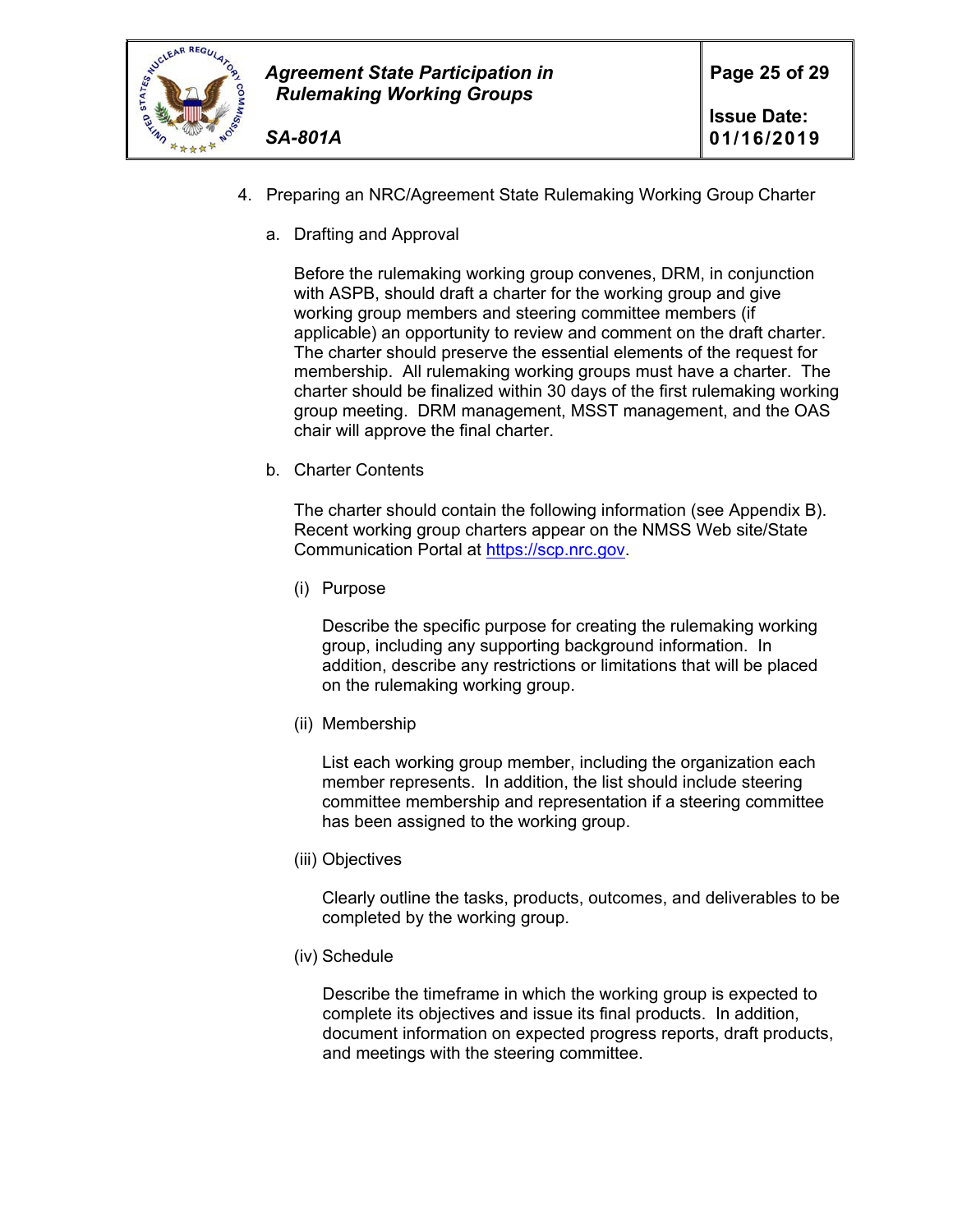

- *SA-801A*
	- (v) Operating Rules of the Working Group

All charters should clearly identify whether the working group operates as an NRC/Agreement State working group as described in Section IV of this procedure and MD 5.3.

(vi) Changes to the Working Group Charter

Any changes to the charter will go through the approval process, and the original charter will be followed unless a revision is agreed upon by all concurring organizations.

- B. Special Considerations
	- 1. Predecisional Information

All rulemaking information should be considered predecisional unless otherwise specified. SA-800, "Providing NRC Predecisional Documents to Agreement States, Organization of Agreement States, Inc., and Appropriate Working Groups of the Conference of Radiation Control Program Directors, Inc.," states that the current practice is to provide predecisional programmatic documents, such as drafts of rulemaking plans; regulatory bases; and proposed, final, and DFRs, to all Agreement States. However, some predecisional documents also contain sensitive unclassified nonsafeguards information (SUNSI). The NRC provides predecisional documents that contain SUNSI to Agreement States on a "need-to-know" basis only and in accordance with MD 3.4, "Release of Information to the Public." The staff will provide a SUNSI document only after determining that the Agreement States can protect the document from public disclosure under State law, as specified in SA-800.

2. Changes in Membership

If an Agreement State working group member must be replaced either temporarily or permanently, the OAS Director of Emerging Issues and Advocacy, DRM, and MSST should agree upon an appropriate replacement. If additional Agreement State members are required for a rulemaking working group, DRM and MSST should coordinate with the OAS Director of Emerging Issues and Advocacy. If an Agreement State member needs to be changed or added, the procedures detailed in Section VI.A.2 of this procedure will be followed.

3. Travel Considerations for Working Group Members

Under limited circumstances, the NRC may pay for the travel and per diem expenses for NRC-invited Agreement State working group members. In this event, travel and per diem expenses for an Agreement State member will be coordinated through NMSS/MSST. Most rulemaking working group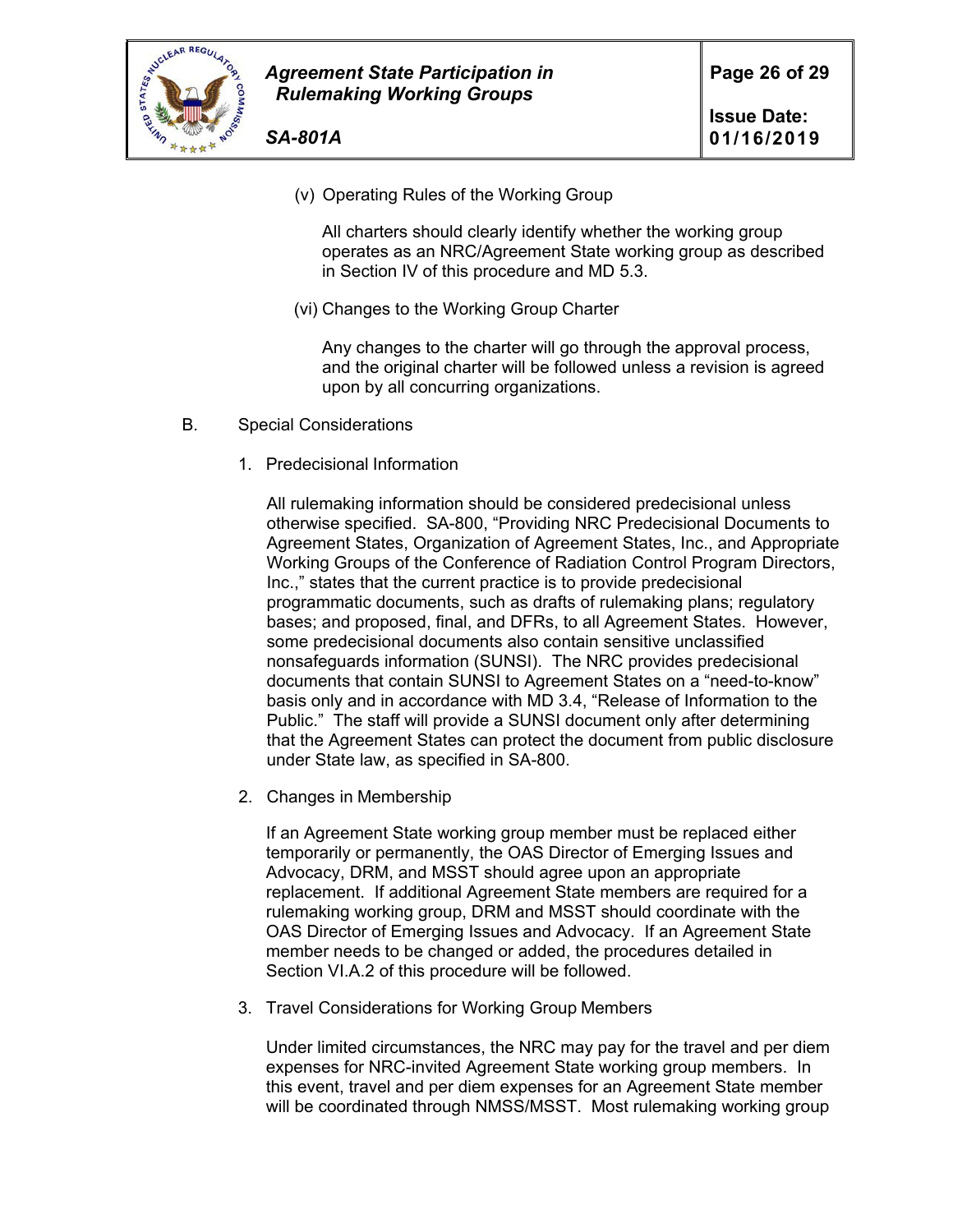

meetings will be available to Agreement State members through a webinar or teleconference.

4. Timekeeping

If an Agreement State working group member needs documentation of the amount of time spent on working group tasks, the member should discuss his or her needs with the rulemaking project manager and the OAS Director of Emerging Issues and Advocacy.

5. Sunset Review and Sunsetting

Each year during the OAS Executive Board meeting, the OAS Executive Board, in conjunction with NMSS/MSST and NMSS/DRM, reviews the need for continuing each existing NRC/Agreement State rulemaking working group. NMSS/MSST, NMSS/DRM, and the OAS Executive Board also review the scope, progress, and membership of the working groups and suggest adjustments as necessary.

A rulemaking working group should be dissolved upon the issuance of the final working group tasks, products, or deliverables. Normally, additional work, if necessary, would be handled by OAS, the NRC, and individual Agreement State programs or through the formation of another working group. When additional work is expected from the rulemaking working group after issuance of the final product, the lead organization should discuss this need with NRC management and the OAS Executive Board, and the working group charter should be reviewed and revised, as appropriate.

### **VII. APPENDICES**

Appendix A General Sample Rulemaking Working Group Charter Appendix B Checklist for Establishing and Operating Rulemaking Working Groups Appendix C General Sample Email Request for Agreement State Membership on Rulemaking Working Groups

### **VIII. REFERENCES**

A. *Federal Register* Notice

67 FR 36920, "Enhancing Public Participation in NRC Meetings; Policy Statement," May 28, 2002.

- B. NRC Documents
	- 1. Commission Paper, COMKC-91-007, "Improving Cooperation with Agreement States," from Samuel J. Chilk, Secretary, to James M. Taylor,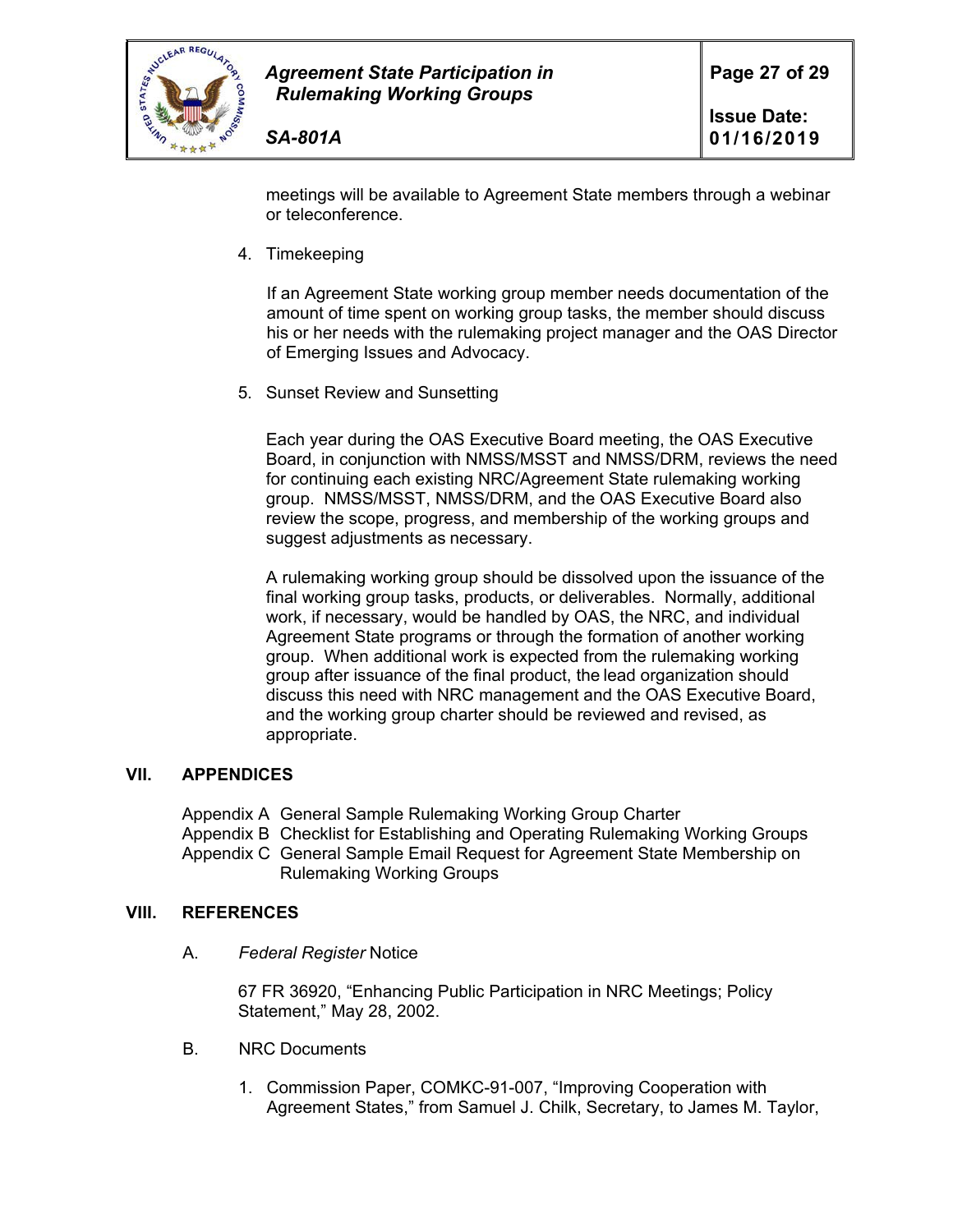

Executive Director for Operations, and Harold R. Denton, Director, Office of Governmental and Public Affairs, April 11, 1991.

- 2. NMSS State procedures, available at https://scp.nrc.gov/procedures.html
	- a. SA-800, "Providing NRC Predecisional Documents to Agreement States, Organization of Agreement States, Inc., and Appropriate Working Groups of the Conference of Radiation Control Program Directors, Inc."
	- b. SA-801, "Agreement State Participation in NRC Working Groups."
	- c. AD-200, "NMSS Procedure Approval Format for STC and RCPD letters."
- 3. Management Directives (MD):
	- a. MD 3.4, "Release of Information to the Public."
	- b. MD 3.5, "Attendance at NRC Staff-Sponsored Meetings."
	- c. MD 5.3, "Agreement State Participation in Working Groups."
	- d. MD 6.3, "The Rulemaking Process."
	- e. MD 10.159, "The NRC Differing Professional Opinion Program."
- 4. NMSS Rulemaking Tracking and Reporting System, available at https://www.nrc.gov/about-nrc/regulatory/rulemaking/rules-petitions.html
- 5. NMSS Policy and Procedure 6-10, "NMSS Procedures for Preparation and Review of Rulemaking Packages" (nonpublic).
- 6. NMSS Public Meeting Schedule Web site, available at http://meetings.nrc.gov/pmns/mtg
- 7. NRC public affairs Web site, available at https://www.nrc.gov/aboutnrc/public-affairs.html
- 8. NUREG-BR/0053, Revision 6, "United States Nuclear Regulatory Commission Regulations Handbook."
- 9. ADAMS Template No. NRC-001, "Meeting Related Documents for NRC Staff Level Offices"
- C. *Code of Federal Regulations* (CFR)

10 CFR 2.802, "Petition for rulemaking—requirements for filing"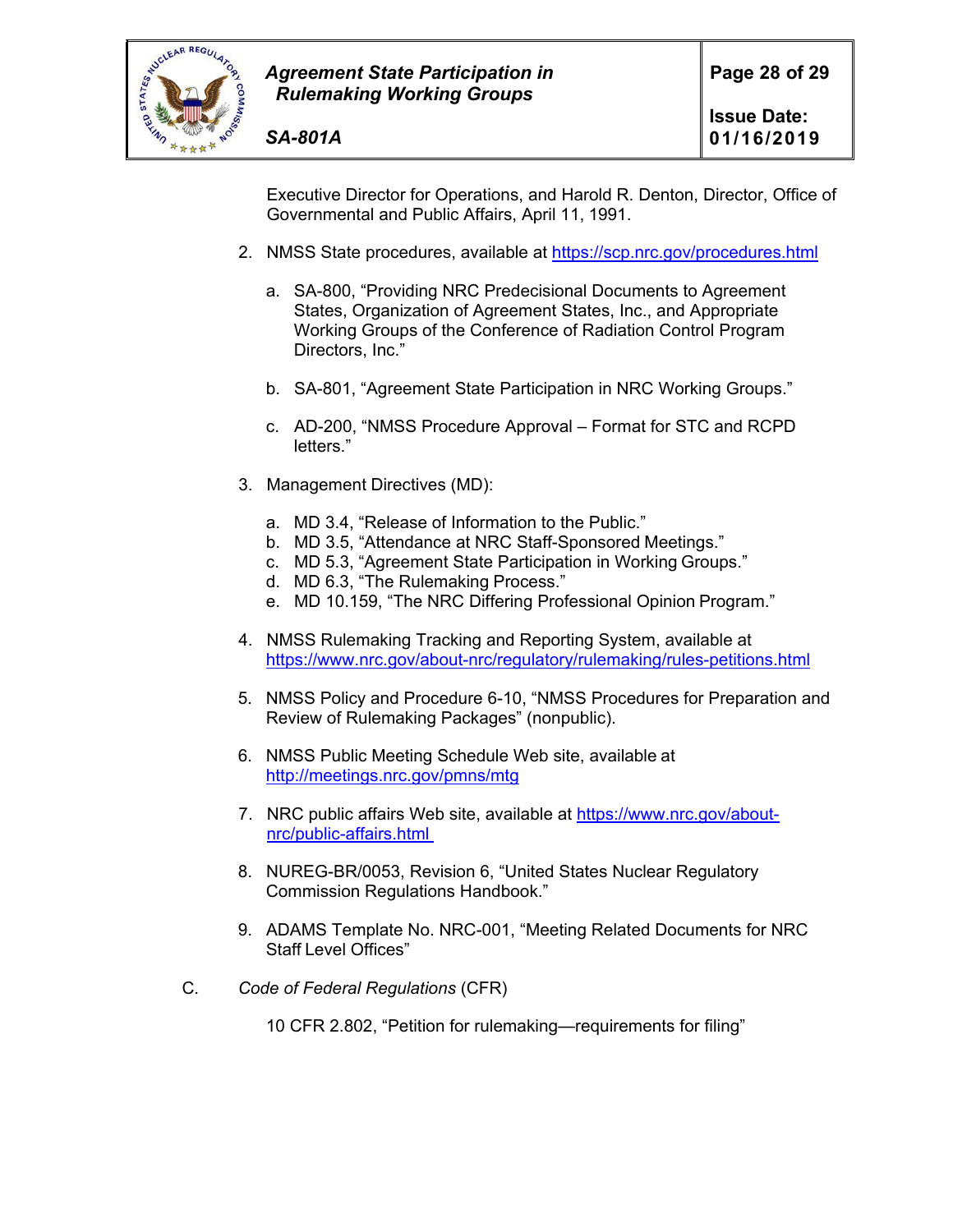

- D. United States Code (U.S.C.)
	- 1. Atomic Energy Act of 1954, as amended (42 U.S.C. § 2011, et seq.).
	- 2. Federal Advisory Committee Act of 1972, as amended (5 U.S.C. Appendix II).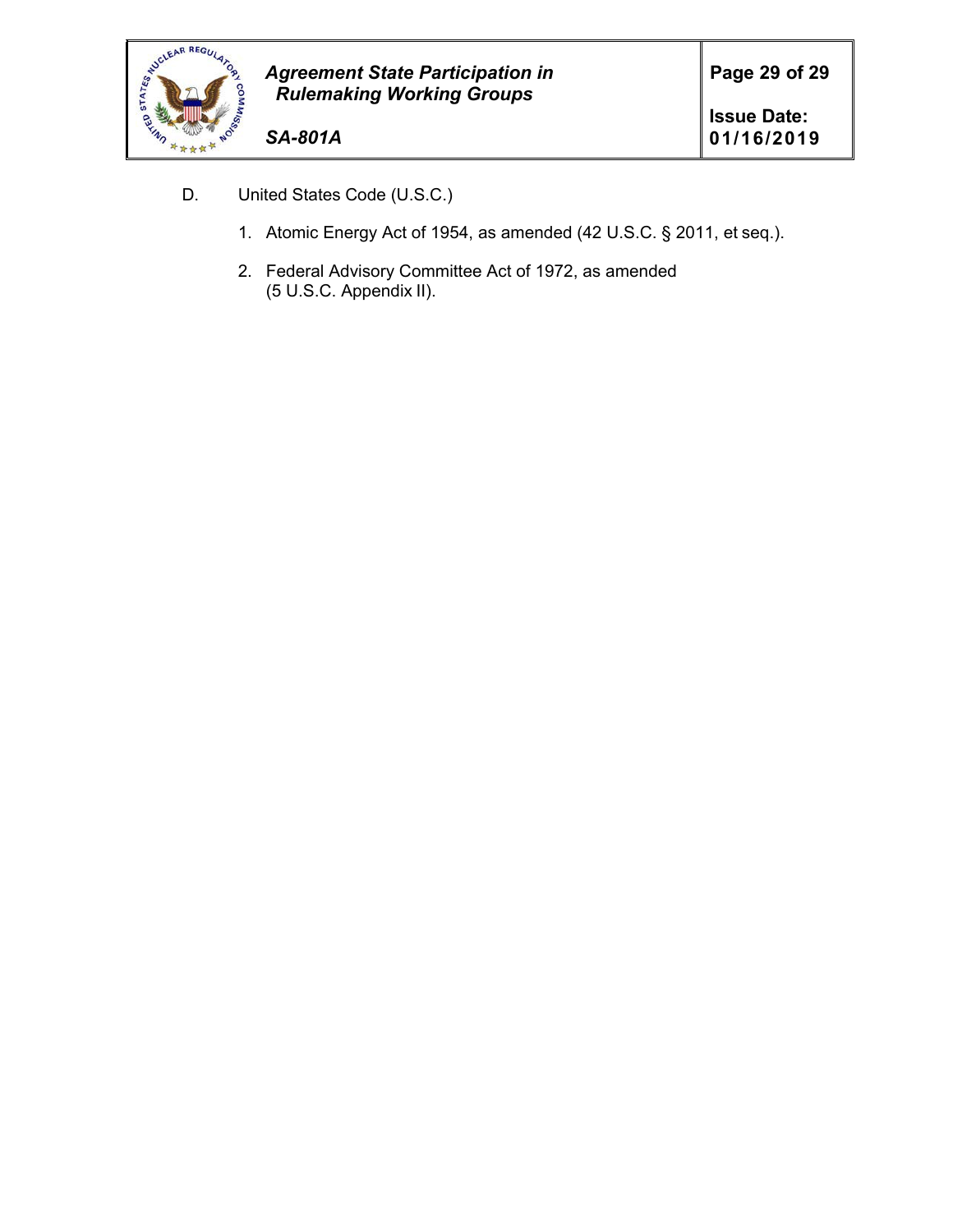### **APPENDIX A GENERAL SAMPLE RULEMAKING WORKING GROUP CHARTER**

**WORKING GROUP TITLE:** [Proposed working group title]

### **PROPOSED CHARTER**

**PURPOSE:** [State the purpose of the working group.]

**MEMBERSHIP:** The following personnel will serve on the working group: [List the names and organizations of the NRC and Agreement State personnel.]

**OBJECTIVES:** [List the working group objectives.]

**SCHEDULE:** [Provide the expected schedule.]

**LEVEL OF EFFORT EXPECTED OF MEMBERS:** [The level of effort expected for the working group and steering committee can vary depending on the task(s). Some tasks may be "desk audits," which take 2 to 4 hours per week for a short period of time and require no travel. Other working groups may require several trips and phone or personal interviews, and the tasks may take several months to complete.]

**STEERING COMMITTEE:** The following personnel will participate on the steering committee: [List the names and organizations of the NRC and Agreement State personnel.]

Working group meetings are not subject to the requirements of the Federal Advisory Committee Act of 1972, as amended; however, they will be announced in advance through the NRC Public Meeting Notification System Web site (http://meetings.nrc.gov/pmns/mtg). Maximum use will be made of other appropriate media, such as conference calls, facsimiles, and e-mail, for facilitating interaction with the working group. Working group meetings will be open to the public (i.e., unless predecisional information that is not normally publicly disclosed will be discussed) and will be held in the Washington, DC, area or other locations as agreed upon by the working group members. Other persons attending working group meetings will be welcome to provide comments to the working group for its consideration in either written form or orally at times specified by the working group chair. Meeting minutes and draft and final documents produced by the working group will be publicly available in the NRC Library (available at http://www.nrc.gov/reading-rm.html), with the exception of exempt information.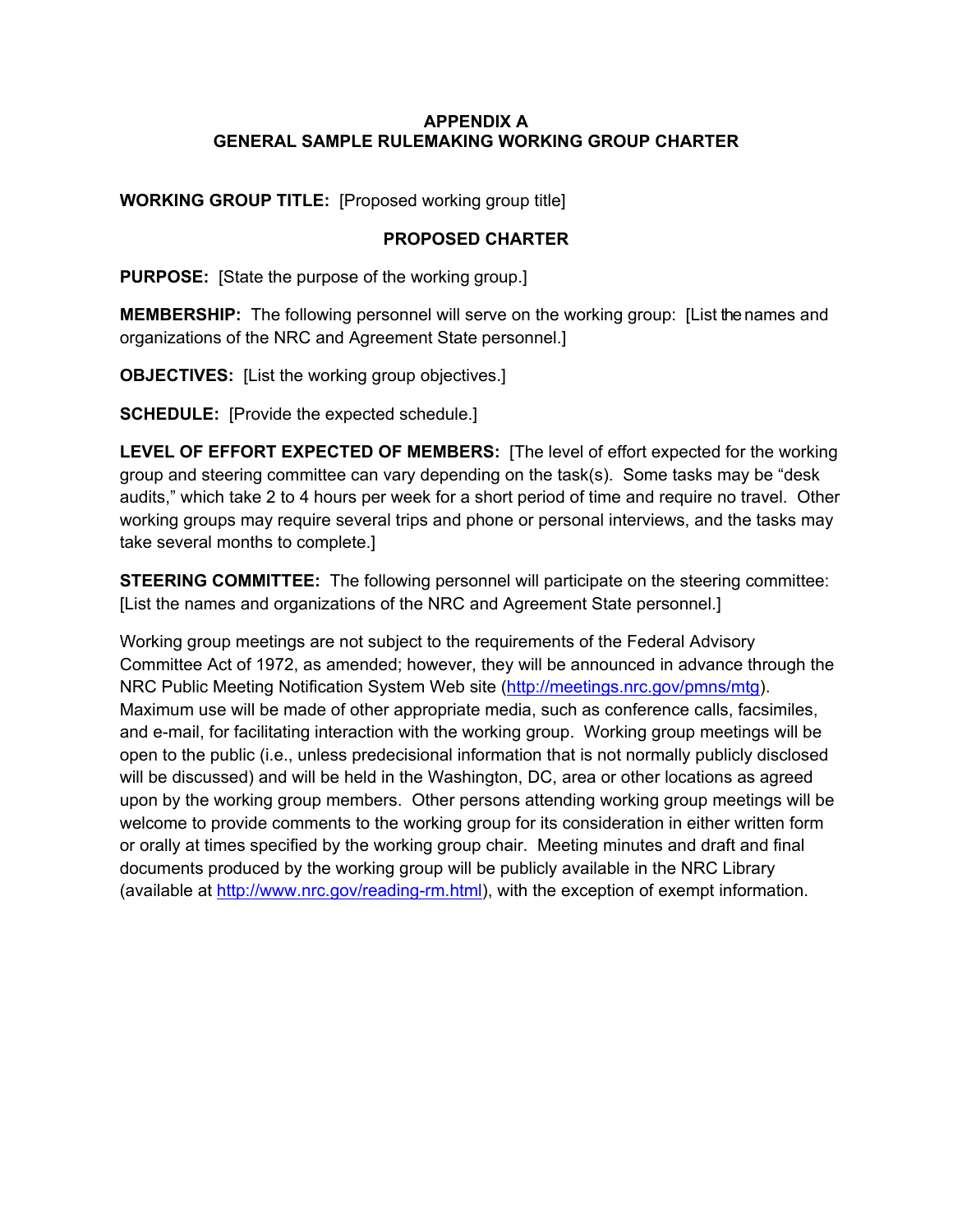### **APPENDIX B CHECKLIST FOR ESTABLISHING AND OPERATING RULEMAKING WORKING GROUPS**

| <b>TASK</b>                                                                                                                    | <b>RESPONSIBILITY</b>                                              | <b>TIMEFRAME</b>       |  |
|--------------------------------------------------------------------------------------------------------------------------------|--------------------------------------------------------------------|------------------------|--|
| Identify the task, task leader, purpose,<br>and tentative schedule.                                                            | <b>DRM</b>                                                         | Prekickoff meeting     |  |
| Verify the billing code.                                                                                                       | Project Manager                                                    | Prekickoff meeting     |  |
| Prepare a request for working group<br>members.                                                                                | DRM/MSST                                                           | Prekickoff meeting     |  |
| Send a request to MSST for distribution to<br>OAS for working group members and, if<br>applicable, steering committee members. | <b>DRM</b>                                                         | Prekickoff meeting     |  |
| Send a request to NRC contacts for<br>working group members and, if<br>applicable, steering committee members.                 | <b>DRM</b>                                                         | Prekickoff meeting     |  |
| Solicit a volunteer and notify MSST of the<br>individual appointee.                                                            | <b>OAS Director of</b><br><b>Emerging Issues and</b><br>Technology | Prekickoff meeting     |  |
| Coordinate with CRCPD, as applicable.                                                                                          | OAS chair                                                          | Prekickoff meeting     |  |
| Identify relevant documents.                                                                                                   | <b>DRM</b>                                                         | Prekickoff meeting     |  |
| Distribute relevant information to working<br>group members.                                                                   | Project Manager                                                    | Before each<br>meeting |  |
| Review relevant information.                                                                                                   | Working Group/Steering<br>Committee                                | Before each<br>meeting |  |
| Hold the kickoff meeting.                                                                                                      | <b>Project Manager</b>                                             | First meeting          |  |
| Finalize the charter.                                                                                                          | Project Manager                                                    | First meeting          |  |
| Define the ground rules, assign tasks, and<br>prepare schedules.                                                               | <b>Project Manager</b>                                             | First meeting          |  |
| Prepare meeting minutes.                                                                                                       | <b>Project Manager</b>                                             | As appropriate         |  |
| Inform management of relevant<br>organizations.                                                                                | Project<br>Manager/Working<br>Group                                | Ongoing                |  |
| Hold working group meetings.                                                                                                   | Project Manager                                                    | As needed              |  |
| Hold steering committee meetings.                                                                                              | <b>Steering Committee and</b><br>Project Manager                   | As needed              |  |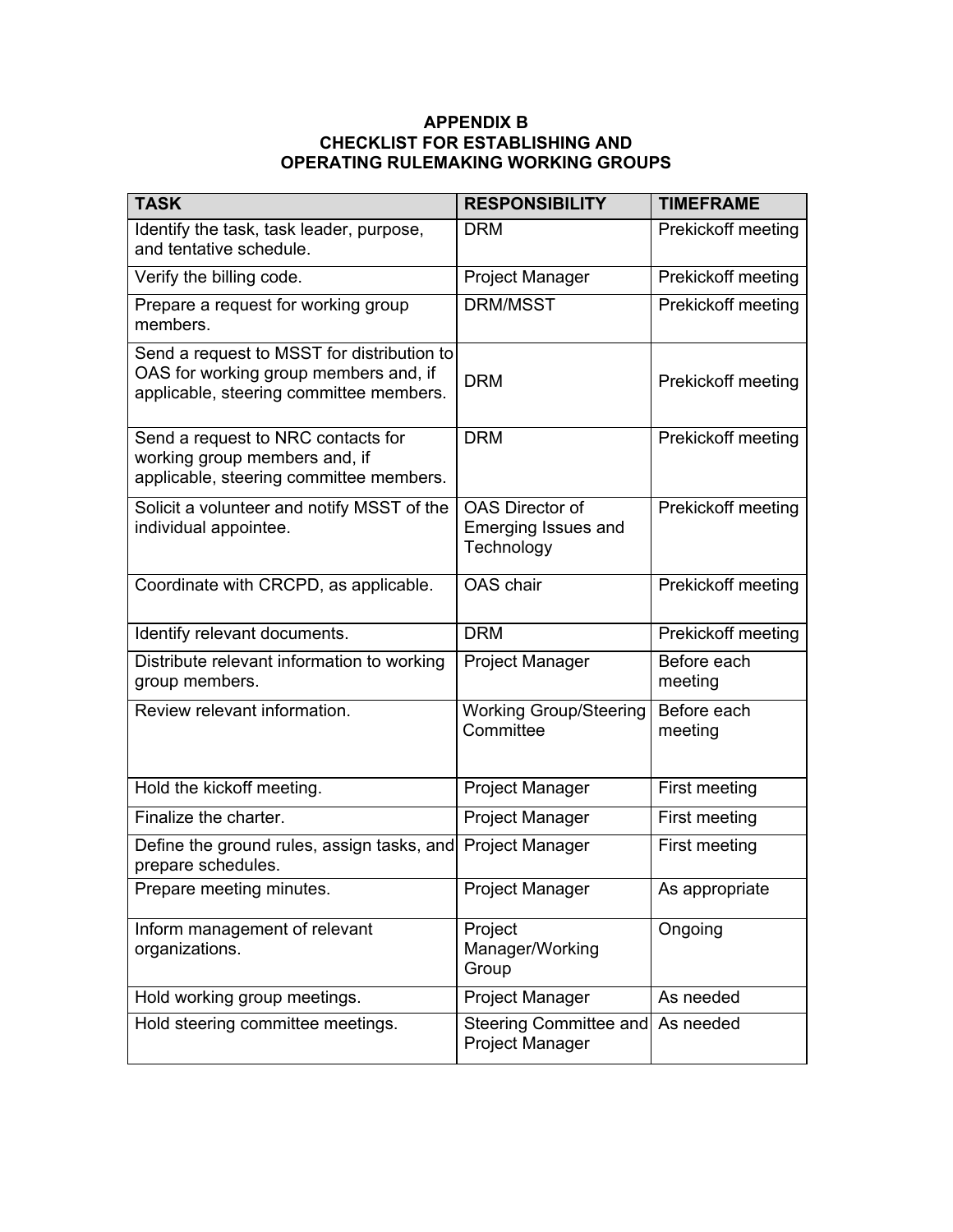| <b>TASK</b>                                                                   | <b>RESPONSIBILITY</b>                    | <b>TIMEFRAME</b>                                    |
|-------------------------------------------------------------------------------|------------------------------------------|-----------------------------------------------------|
| Prepare progress reports for the lead<br>organization and steering committee. | Project<br>Manager/Working Group         | Periodically, as<br>defined by the<br>working group |
| Place relevant documents in ADAMS.                                            | Project Manager                          | As needed                                           |
| Prepare the preliminary rule package and<br>the working group report.         | Project Manager/<br><b>Working Group</b> | 180 days before<br>the final task is due            |
| Prepare the final preliminary rule and<br>working group report.               | Project Manager/<br><b>Working Group</b> | 110 days before<br>the final task is due            |
| Submit the final report to the steering<br>committee for approval.            | Project Manager                          | 95 days before the<br>final task is due             |
| Send the final report to MSST and DRM<br>for Agreement State comment.         | Project Manager                          | 90 days before the<br>final task is due             |
| Track to completion.                                                          | Project Manager                          | Until the final task<br>is due                      |
| Make the decision to sunset the working<br>group.                             | <b>DRM</b>                               | At task completion                                  |

Legend

ADAMS: Agencywide Documents Access and Management System CRCPD: Conference of Radiation Control Program Directors DRM: Division of Rulemaking MSST: Division of Materials Safety, Security, State, and Tribal Programs

OAS: Organization of Agreement States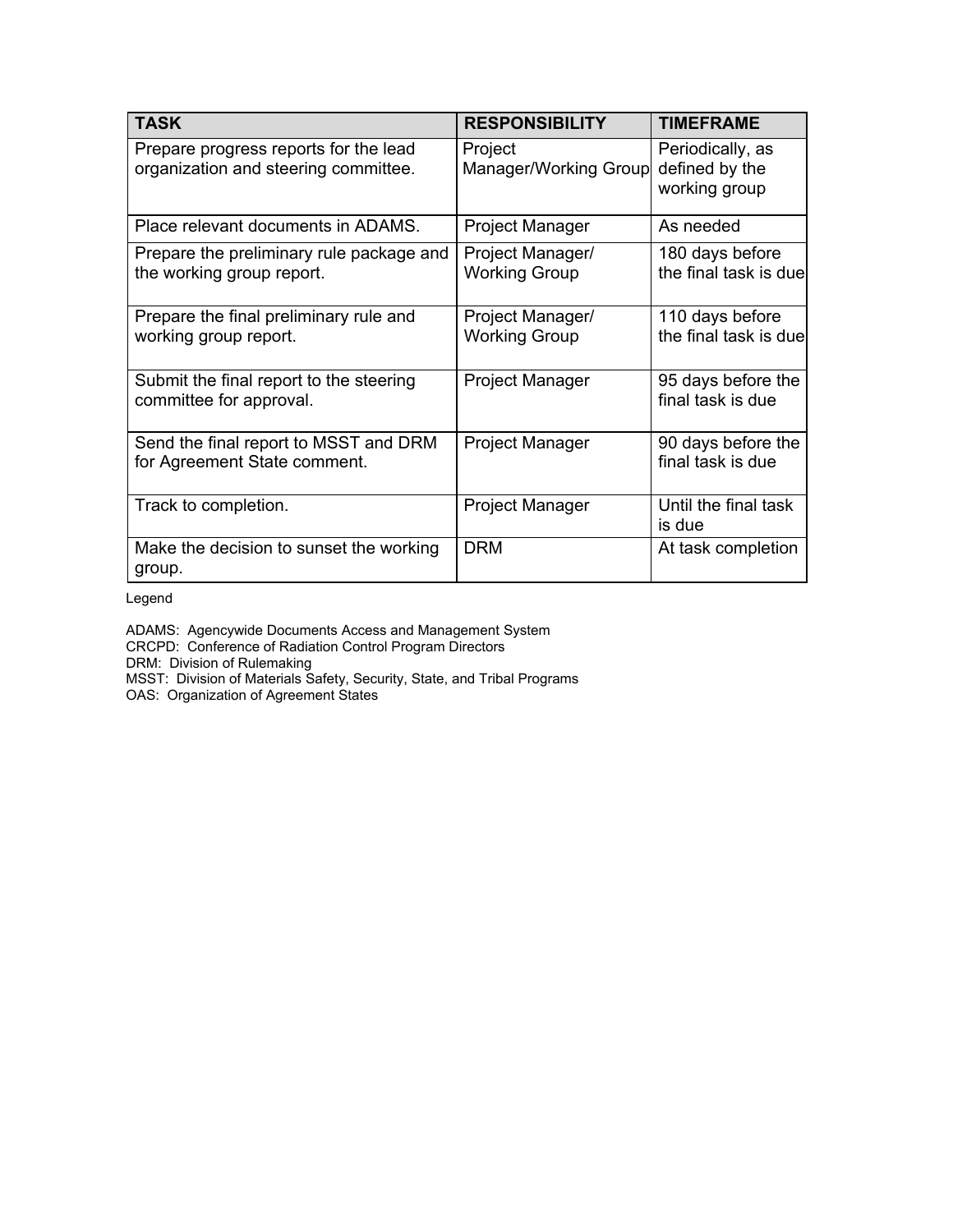### **APPENDIX C**

# **GENERAL SAMPLE EMAIL REQUEST FOR AGREEMENT STATE MEMBERSHIP ON RULEMAKING WORKING GROUPS**

**PURPOSE:** The U.S. Nuclear Regulatory Commission (NRC) is soliciting an Agreement State representative to participate in an agency rulemaking working group to [explanation].

**BACKGROUND:** [Provide background on why the working group needs to be created.]

**SUGGESTED MEMBERSHIP:** The working group should consist of approximately [number] members, as follows:

- (1) an NRC/Division of Rulemaking project manager
- (2) a representative from the Agreement States appointed by the Organization of Agreement States Executive Board
- (3) a representative from the NRC Division of Materials Safety, Security, State, and Tribal Programs
- (4) a representative from the NRC Office of the General Counsel

[Provide information on the working group member experience needed.]

**LEVEL OF EFFORT EXPECTED OF MEMBERS:** [Provide the expected level of effort.]

The contact for this rulemaking is [contact name]. Please notify [contact name] of your designee at [e-mail address] or [telephone number].